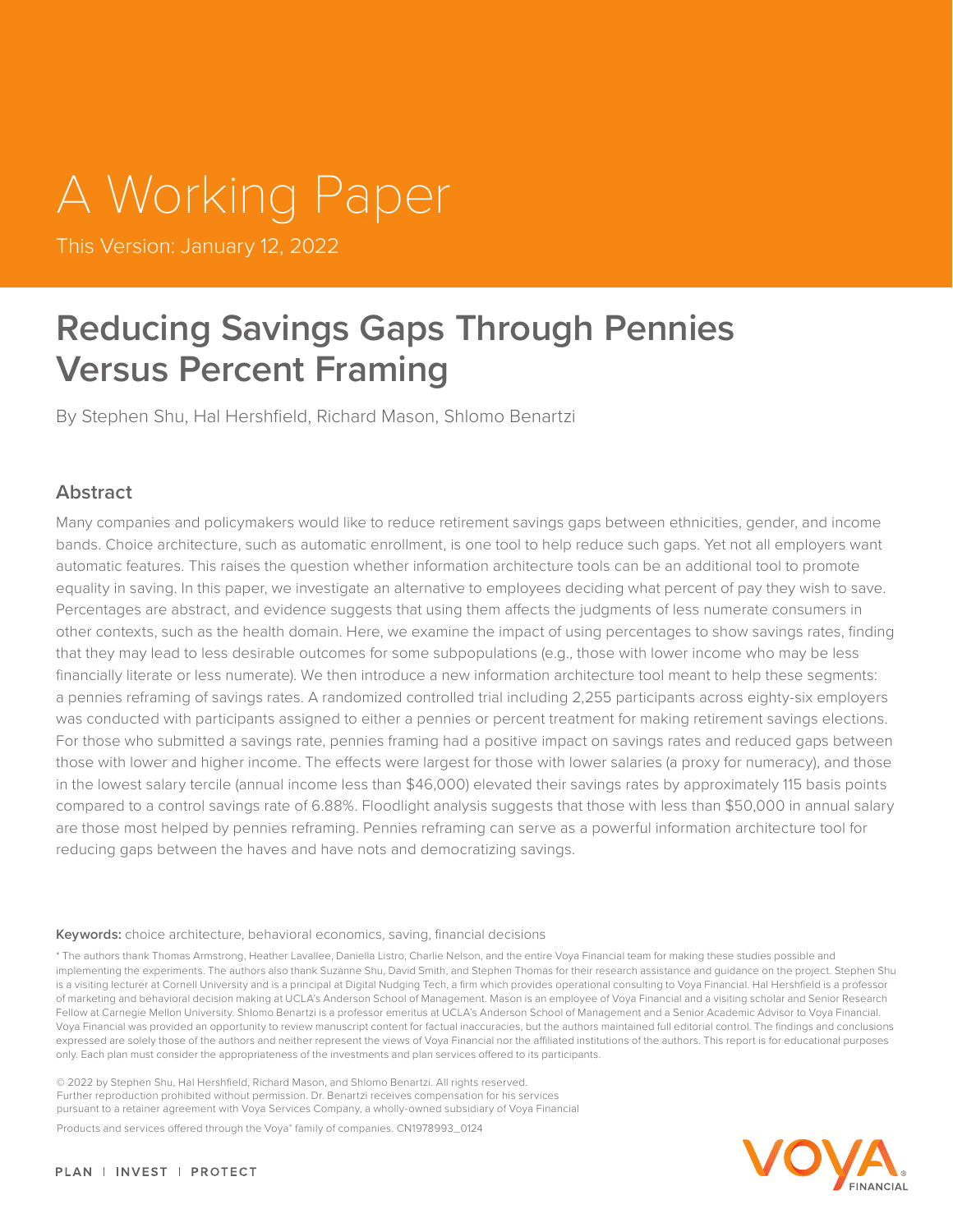### 1. Introduction

Many companies and policymakers seek to close financial outcome gaps between ethnicities, gender, and income bands. In the financial domain, a study of 2.4 million employees found that African-Americans and Hispanics typically had much lower participation rates, savings rates, and account balances compared to whites and Asian-Americans (Ariel and Aon/Hewitt, 2012). Retirement savings gaps between low- and high-income individuals are also widely observed around the world (Alling and Clark, 2021; Ariel and Aon/Hewitt, 2012; Feng et al., 2019; Notley and Mann, 2021). While potential policy approaches to reduce such gaps can involve mechanisms such as tax restructuring (e.g., shift from deductions that benefit high income and high tax bracket individuals toward flat rate tax credits, or targeted credits for low income individuals), financial education, or labor policies (e.g., relative to work interruptions, such as related to the birth and care of children), the use of nudges informed by behavioral science has shown general promise in terms of cost efficiency and effectiveness in improving behavioral outcomes (Benartzi et al., 2017). Yet, more work could be done to investigate the use of behavioral science to specifically address these gaps and democratize outcomes, with some calling for a "heterogeneity revolution" within the behavioral field to change behavior globally (Bryan et al., 2021). In this paper, we examine whether a specific type of "information architecture" intervention can help close the income gap in savings behavior.

Prior work has employed choice architecture tools to address savings gaps (Johnson et al., 2012). For example, auto-enrolling employees into a retirement plan raised participation rates from approximately 37% to 86% overall when controlling for employee tenure. Moreover, the gap in participation rates before auto-enrollment between males and females (6.4 percentage points) was essentially eliminated by implementing auto-enrollment. Additionally, gaps in participation rates before auto-enrollment between whites and African-Americans (19.0 percentage points), and whites and Hispanics (23.7 percentage points) was dramatically reduced (6.9 and 13.1 percentage points, respectively) by implementing auto-enrollment (Madrian and Shea, 2001).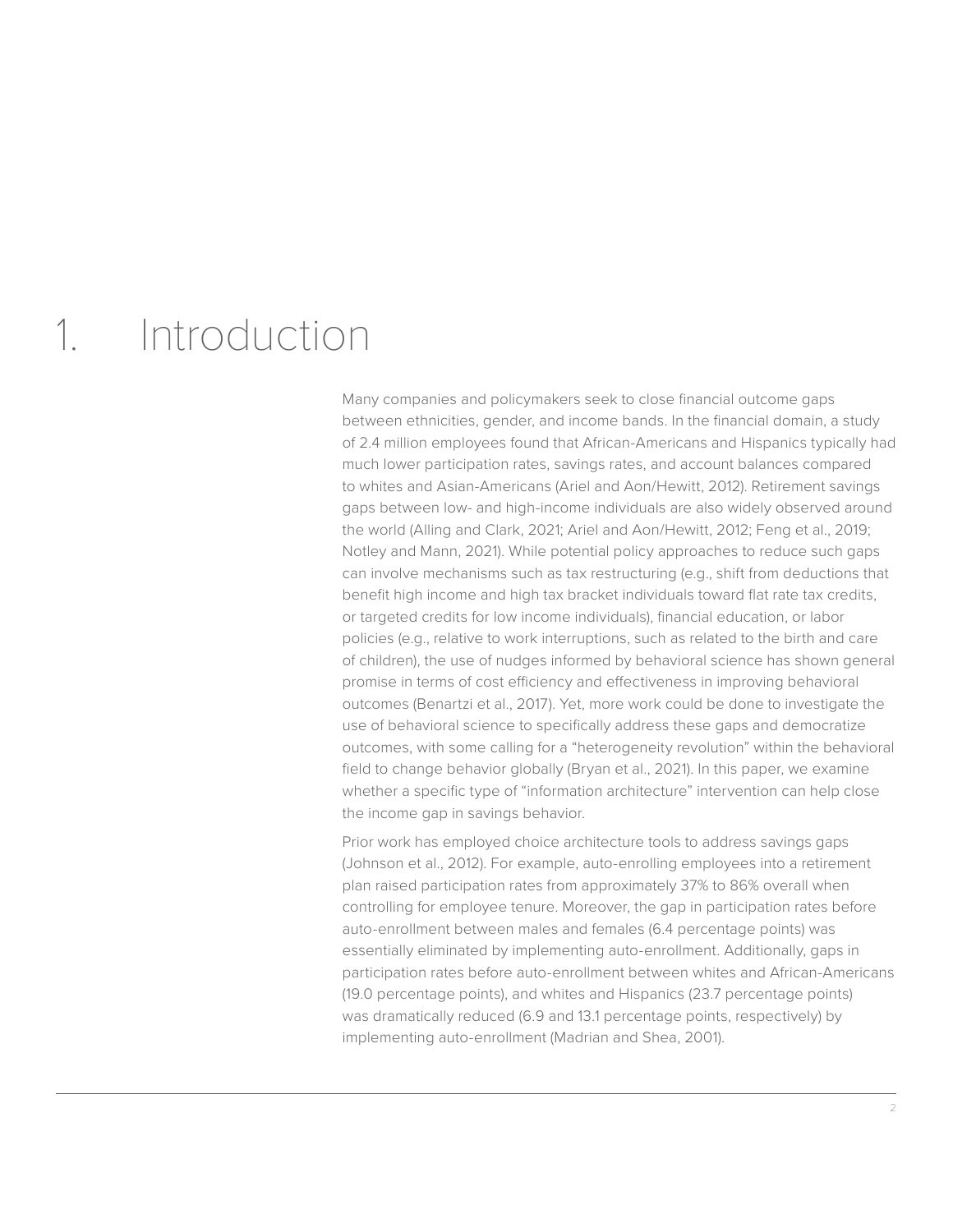Yet auto-enrollment and the use of higher defaults (Beshears et al., 2009) to reduce gaps in savings is limited by nature. First, not all plan sponsors in the US wish to use auto-enrollment, and adoption may be levelling off (Alling and Clark, 2021; Plan Sponsor Council of America, 2019). And second, for those plans that already use auto-enrollment, there may be opportunities for other non-automatic touch points with end users (e.g., when users maker periodic changes to their plan elections or opt in to annual rate escalation).

To address non-auto retirement plans, non-automatic situations, and decision contexts where end users engage more actively with decisions (Carroll et al., 2009), it is helpful to consider another category of behavioral tools: how choices are described (Johnson et al., 2012), sometimes referred to as "information architecture." For example, changing the description of fuel consumption from miles per gallon to gallons per mile has helped people to better understand the financial consequences of replacing certain cars (Larrick and Soll, 2008). And, presenting retirement wealth in terms of monthly income instead of equivalent lump sums led to different assessments of retirement income (Goldstein et al., 2016), and reframing a savings program from \$150 per month to \$5 per day quadrupled the number of people who decided to participate (Hershfield et al., 2020).

However, information architecture may not affect all people equally, and to that end, it may be an important tool for reducing inequality in behavioral outcomes. For example, when health risks were framed in terms of frequency rather than percent (e.g., "10% of patients get a bad blistering rash" versus "10 out of every 100 patients get a bad blistering rash"), consumers who scored higher in numeracy rated the riskiness of a pill similarly whether they saw percentages or frequencies, but those who were less numerate saw differences in risks depending on the framing (Peters et al., 2011). Crucially, differences between the less numerate and more numerate were eliminated by using frequency instead of percentage framing. In the financial domain, reframing a savings program opportunity as \$5 a day instead of \$150 per month had a disproportionally larger impact on those

who were lowest in income, and eliminated the savings program participation gaps between those with lower and higher income (Hershfield et al., 2020). So, can information architecture be a tool to help reduce savings rate gaps in retirement plans?

In this paper, we test whether a specific type of information architecture – reframing savings behavior in terms of pennies contributed per dollar earned rather than percent of salary – can disproportionally help those consumers at the lower end of the income spectrum.

#### **1.1. Background on Pennies Versus Percent Framing and Savings Decisions**

When employer-based retirement programs were first introduced, employees often indicated their contribution rates as a function of how many dollars per paycheck they wanted to save for retirement. Psychologically speaking, saving a fixed dollar amount per pay period is a relatively concrete concept. However, when salaries increased, having a fixed dollar contribution means that savings rates will go down over time (all else equal). To resolve this issue, many retirement plans shifted to a percent-of-pay framing, even though percentages represent a more abstract concept than dollars do. In theory, such a shift allowed employees to save more over time as their incomes increased. But especially for lower income, less numerate, or lower financially literate individuals, framing information into more abstract terms such as percentages could backfire.

Before describing the studies in this paper, it is useful to consider why reframing retirement choices for the less numerate is important. First, saving for retirement is a relatively infrequent and complicated decision that requires both judgments and choices to be made relative to numbers and money (such as how much to save and where to invest money). Second, numerical competency can be thought of in terms of at least three competencies<sup>1</sup> which relate to one another, and these competencies affect judgments and decision making (Peters, 2020): 1) an evolutionary ability to intuitively discriminate between two numbers (e.g., an "approximate number system" which affects how precisely we perceive how far numbers are apart from one another),

<sup>3</sup> 1 Financial literacy likely also plays a role in aspects of retirement savings decision (Lusardi and Mitchell, 2007; 2011), but has been excluded relative to this paper as direct financial literacy concerns are somewhat alleviated by the retirement system user interface implemented in the field study (such as showing long-run, retirement income projections to end users).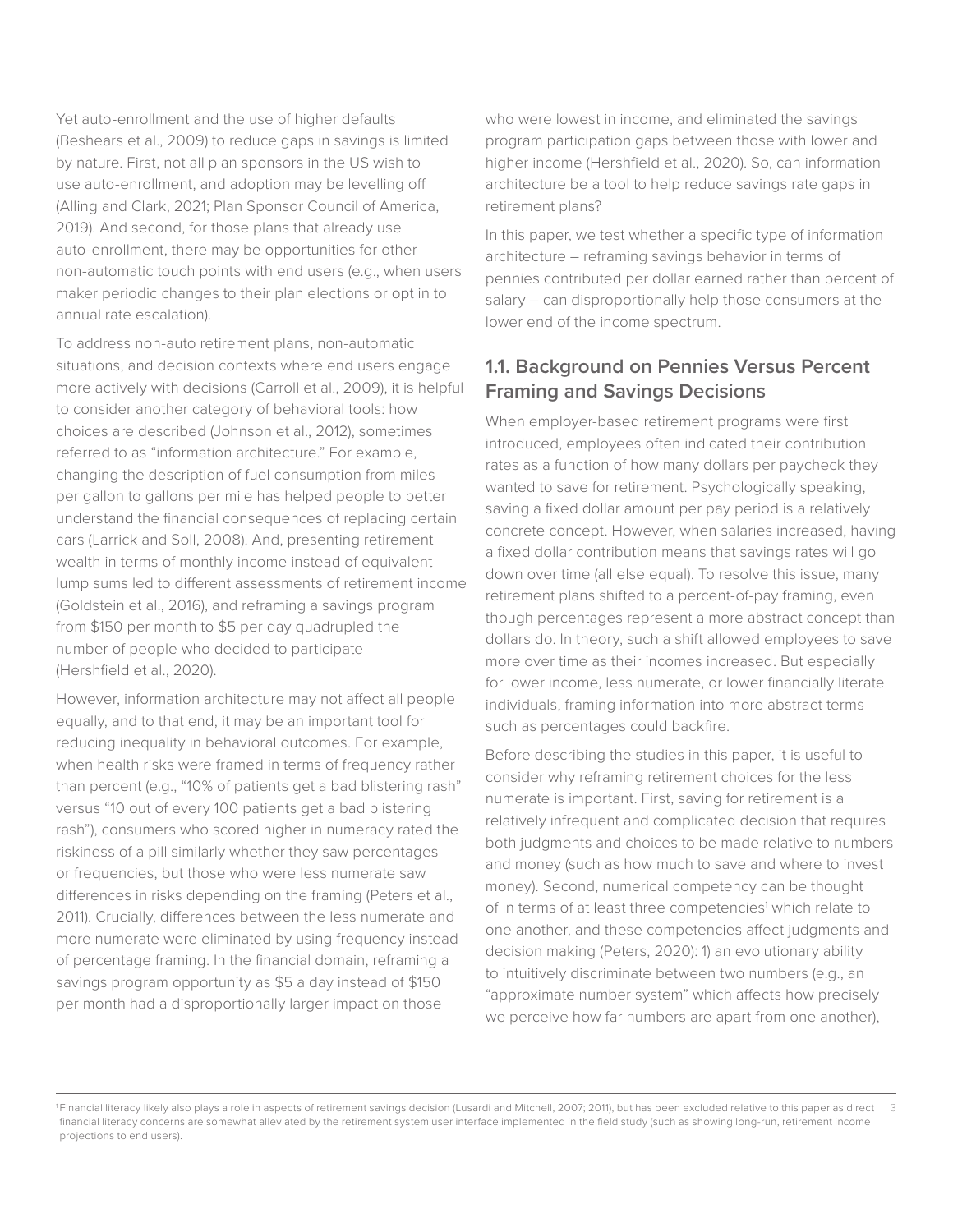2) objective numeracy (how good one is at understanding and using math), and 3) subjective numeracy (how confident one is about using numbers). So, those with less numeracy may have less capacity or facility on multiple dimensions.

Here, we formally test whether reframing savings choices in a pennies-based frame will impact savings decisions relative to a traditional percent-based frame.<sup>2</sup> We first hypothesize that those who see savings choices in a pennies-based frame will select higher savings rates than those in a percent-based frame; that is, we predict a main effect given that many people, regardless of income, have a difficult time interpreting information when framed in percentage terms. Second, we hypothesize that those with lower numeracy would be helped to a greater extent through pennies reframing. In cases where it was infeasible to directly measure numeracy, we anticipated that income would act as a proxy for numeracy, and moderate choice with pennies-based framing. Specifically, we hypothesized that the pennies-based framing would help those with lower numeracy (proxied by lower income) more than those with high numeracy (proxied by higher income).

#### **1.2. Overview of Studies**

We test these propositions in two studies. In Study 1, we conducted an online study using hypothetical choices in which we compared a pennies-based framing to a more traditional percent-based framing. Relative to a percent-framing, the pennies-framing approximately doubled the intended savings rates of participants. Directionally – but not significantly – we also found that subjective numeracy moderated framing, with lowernumerate participants being most impacted by the pennies frame relative to the percent frame.

In Study 2, we employ a field study design and find that for employees who submitted a savings rate, the pennies framing had positive results on increasing submitted rates (50 basis points with 8.02% for pennies versus 7.52% for percent). Yet, a crucial moderation occurred: the effects are largest for those with lower salaries, and those in the lowest salary tercile elevated their savings rates by approximately 115 basis points from a baseline control savings rate of 6.88%. Floodlight analysis suggests that those with less than \$50,000 in annual salary may be those most helped by pennies reframing.

<sup>4</sup> <sup>2</sup>The notion of reframing savings decisions in terms of pennies is credited to discussions with George Fraser, a financial professional who works in the retirement plan space and has had thousands of one-on-one retirement savings discussions with employees at a range of organizations. He has used the pennies concept with a number of companies, usually with populations containing a significant proportion of lower income employees, that have typically had extremely low participation rates (e.g., 30-40 percent) in their retirement plans. While neither a scientific study or randomized controlled trial has ever been run to date prior to the studies presented here, he has anecdotally had success getting companies to increase participation rates to over 95 percent by getting employees to consider saving just 1 penny per dollar of their salary and increasing that by 1 penny every year (which is equivalent to saving 1% per year with a 1% rate escalator).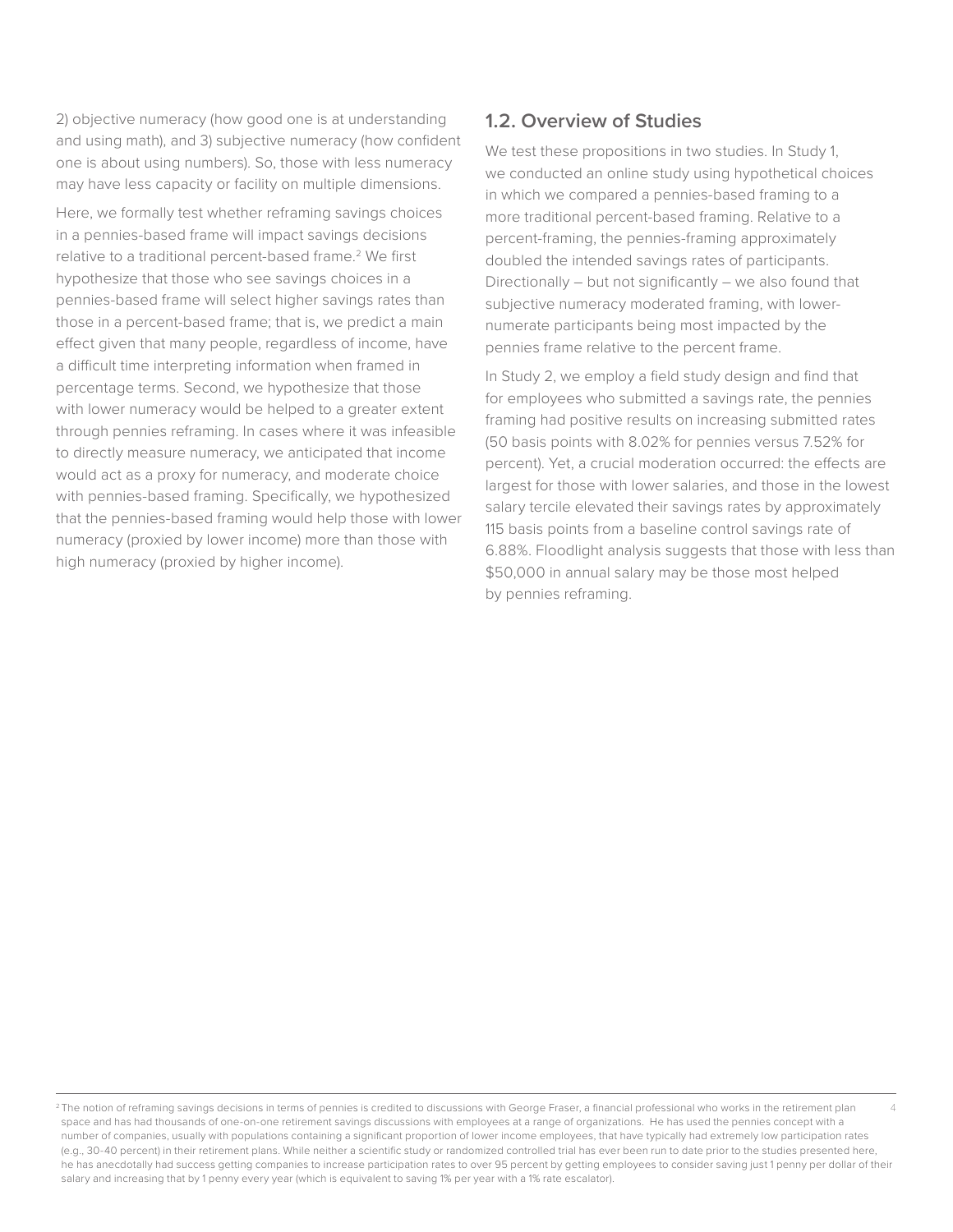### 2. Study 1: Pennies X% and 7% Anchor Lab Study

#### **2.1. Context and Sample Selection**

Study 1 was conducted in conjunction with Voya Financial, a retirement services and recordkeeping provider that provides services to thousands of corporate customers and millions of employees. At the time of the study, the provider had made available approximately 2,000 potential participants from a digital user group. These users had pre-consented to optionally respond to various surveys related to new designs of websites by the provider for no compensation. Users became part of the digital user group at some point during their tenure with a company that was a customer of the provider, although an estimated one-fifth of the respondents may not have had active status with their employers. Based on the context for joining the digital user group, it is reasonable to characterize potential participants as having prior experience with retirement savings choices. Email recruitment for this study was targeted to those between the ages of 18 and 70 years old.

Given the limited power of this limited pool of potential participants and response rates, (especially given the inclusion of moderator requirements), a target sample size was not specified, but recruitment was allowed for ten days, and recruitment ran from July 22 to August 1, 2019.

#### **2.2 Research Design and Methods**

Eligible participants were invited by email to take part in an online research study to better understand how people make financial decisions about retirement. If participants did not participate upon the first email request, they were sent a second email invitation after a week from the original request. Eligible participants were told that if they took part, they would be asked questions about hypothetical financial decisions and their attitudes.

In the primary intervention, all participants were instructed to assume that their employer provided them with an opportunity to participate in a retirement savings plan that enables them to save a portion of their salary each pay period. They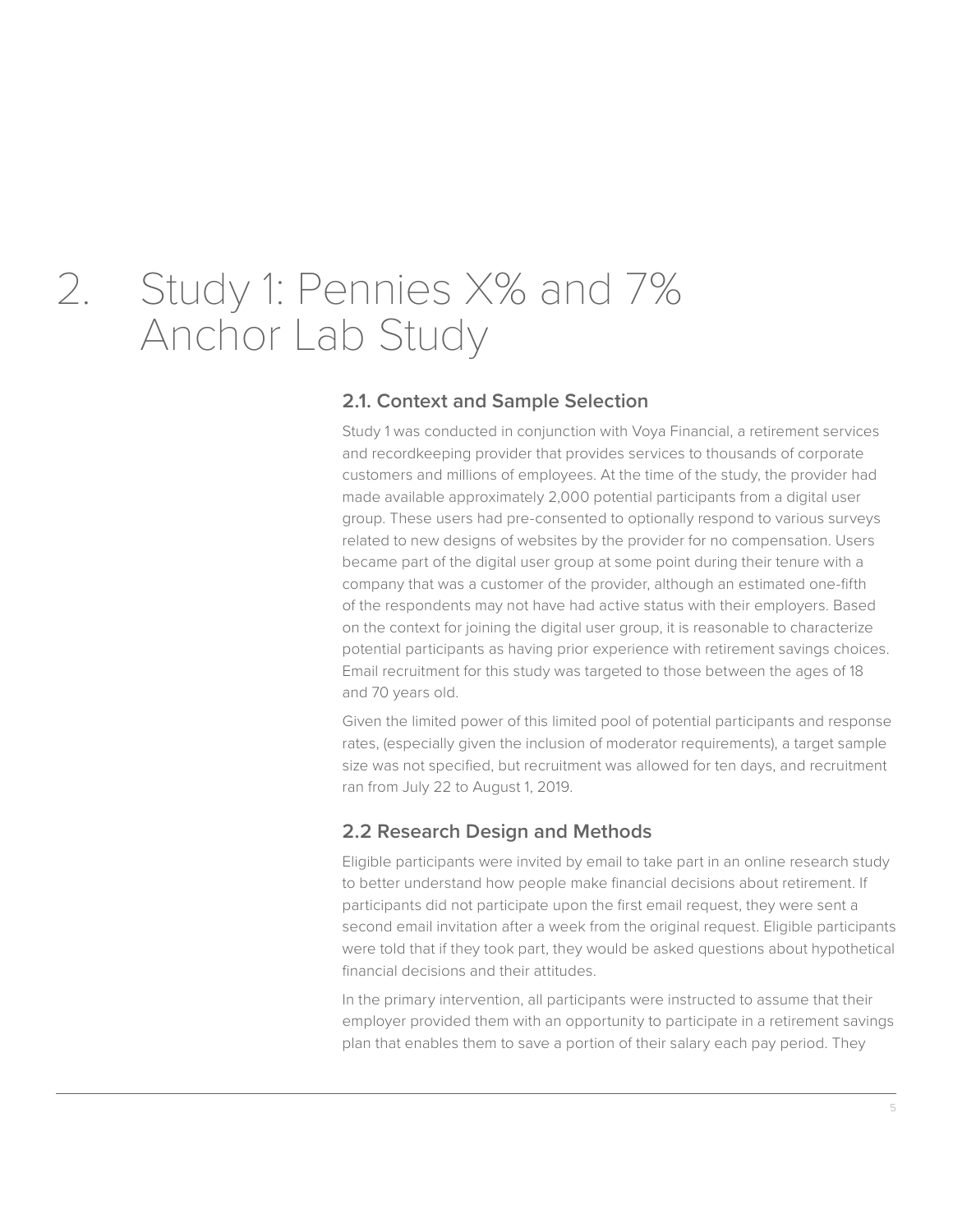were told that the plan would enable them to save and invest their money pre-tax (within government limits) until retirement. Participants were then told to consider that they had just logged into the retirement savings plan website.

In addition to our crucial pennies versus percent framing, we also included one other factor in this initial study. Namely, we varied whether respondents could list their retirement contribution in an unconstrained free response format, or if instead, they could respond with a savings contribution that was already anchored on 7%<sup>3</sup>. The research design thus took the form of a 2x2 between-subject factorial design with two between-subjects factors (Format: pennies versus percent; Response: free response versus "7-percent anchored"), with participants randomized into one of the four conditions.

In the free response conditions, depending on whether participants were assigned to the pennies or percent condition, participants saw a screen which showed either "I would like to save \_\_\_ pennies for every dollar I earn" or "I would like to save \_\_\_ % of what I earn." In the "7-percent anchored" conditions, depending on whether participants were assigned to the pennies or percent frame, participants saw a screen which indicated either "I would like to save - 7 pennies + for every dollar I earn" or "I would like to save - 7% + of what I earn." (See Figure 1). All participants were then asked to enter how much they would like to save by either filling in the blank for the statement "\_\_\_ pennies for every dollar I earn" or "\_\_\_ % of what I earn" depending on whether they were assigned to the pennies or percent factorial dimension.



*Figure 1. Screens for Study 1: Hypothetical Retirement Saving Choice*

Participants were then asked, in two separate questions, to rate whether they found the option to be affordable, and clear and understandable. Responses to both questions were made on a 6-point Likert scale (1 – strongly disagree, 6 – strongly agree). Participants were then asked questions about their subjective sense of numeracy, using the SNS-3 scale (McNaughton et al., 2015) (range: 3-18; M = 15.7; SD = 2.8; alpha = .796). Finally, participants reported their demographics (age, gender, income, and educational level). See Online Appendix S2 for all questions.

<sup>6</sup> <sup>3</sup> This 7% value is based on the current, commercial implementation of Voya Financial with scientific evidence that such an anchor rate maximizes savings rate elections by participants while minimizing opt outs (Beshears et al, 2017).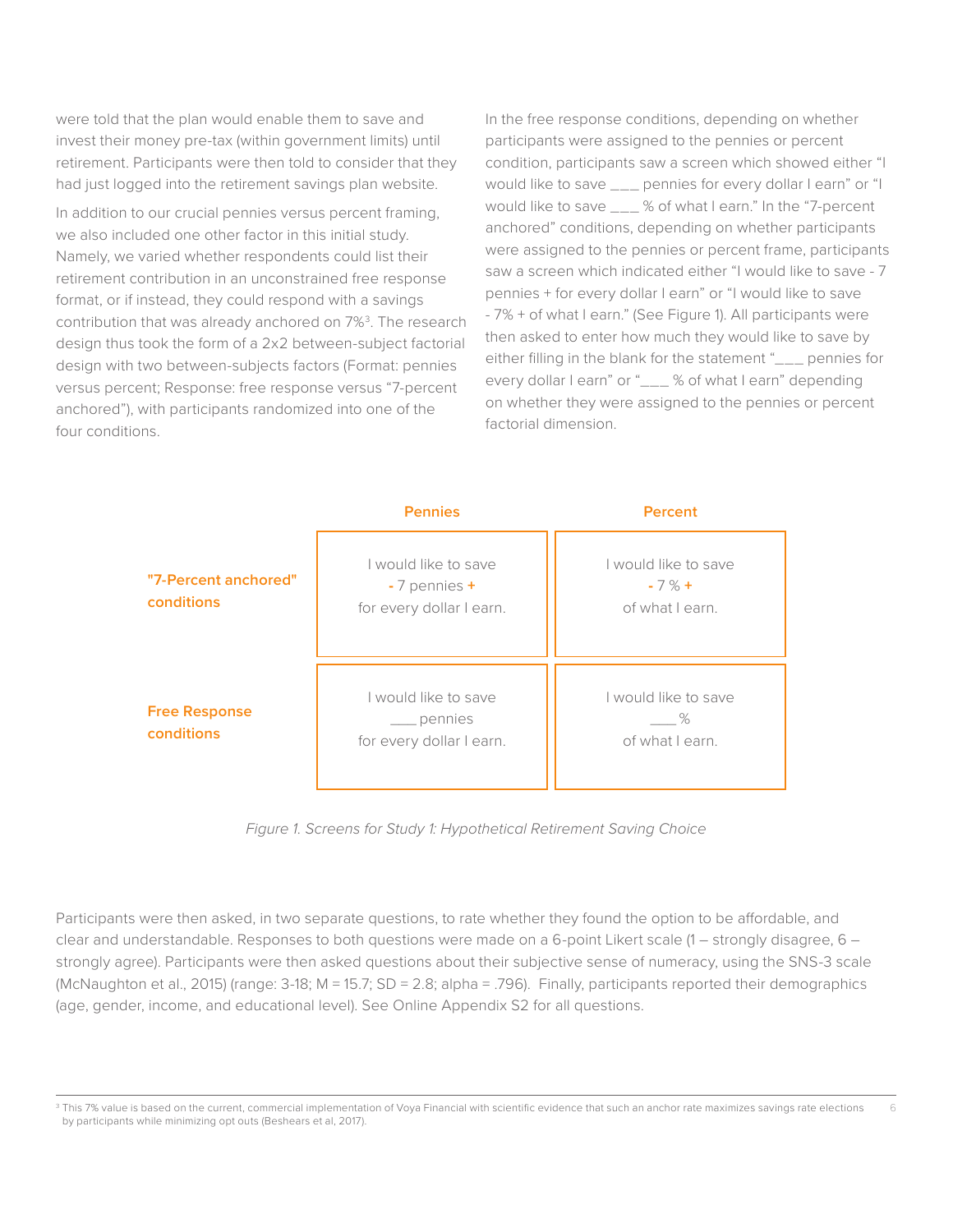#### **2.3 Results**

#### **2.3.1. Summary Statistics and Experimental Balance**

A total of 270 participants were recruited (mean age = 54.1 years old; 59.4% identify as male; mean income of 10.3<sup>4</sup>; and 81.9% had college or advanced degrees). Table 1 provides a summary of the characteristics of participants in terms of the four treatment groups. Age, education, income, and subjective numeracy did not differ by condition (Fs < 2.63,  $ps > 0.4$ ;  $\chi$ 2 < 9.07,  $p = 0.17$ ), although due to chance, the percentage of males in the pennies / anchor treatment condition was significantly higher than the other conditions  $(x2 = 10.5, p = 0.02)$ .

#### **2.3.2. Main Results**

The main outcome variable in this analysis is the intended savings rate chosen by participants. As shown in Figure 2, there was a main effect of condition; with the Pennies framing leading to higher intended savings rates (mean for PenniesFree condition = 29.5%, mean for Pennies7%Anchor condition = 25.5%, mean for PercentFree condition = 14.5%, and mean for Percent7%Anchor condition = 20.9%). This main effect was driven by a marginally significant interaction, such that the impact of pennies was greater in the free responses conditions compared to the anchored conditions. See Table 2 for more detailed regression analyses.



*Figure 2. Summary of Savings Rates for Study 1 and Hypothetical Retirement Savings Choices by Condition*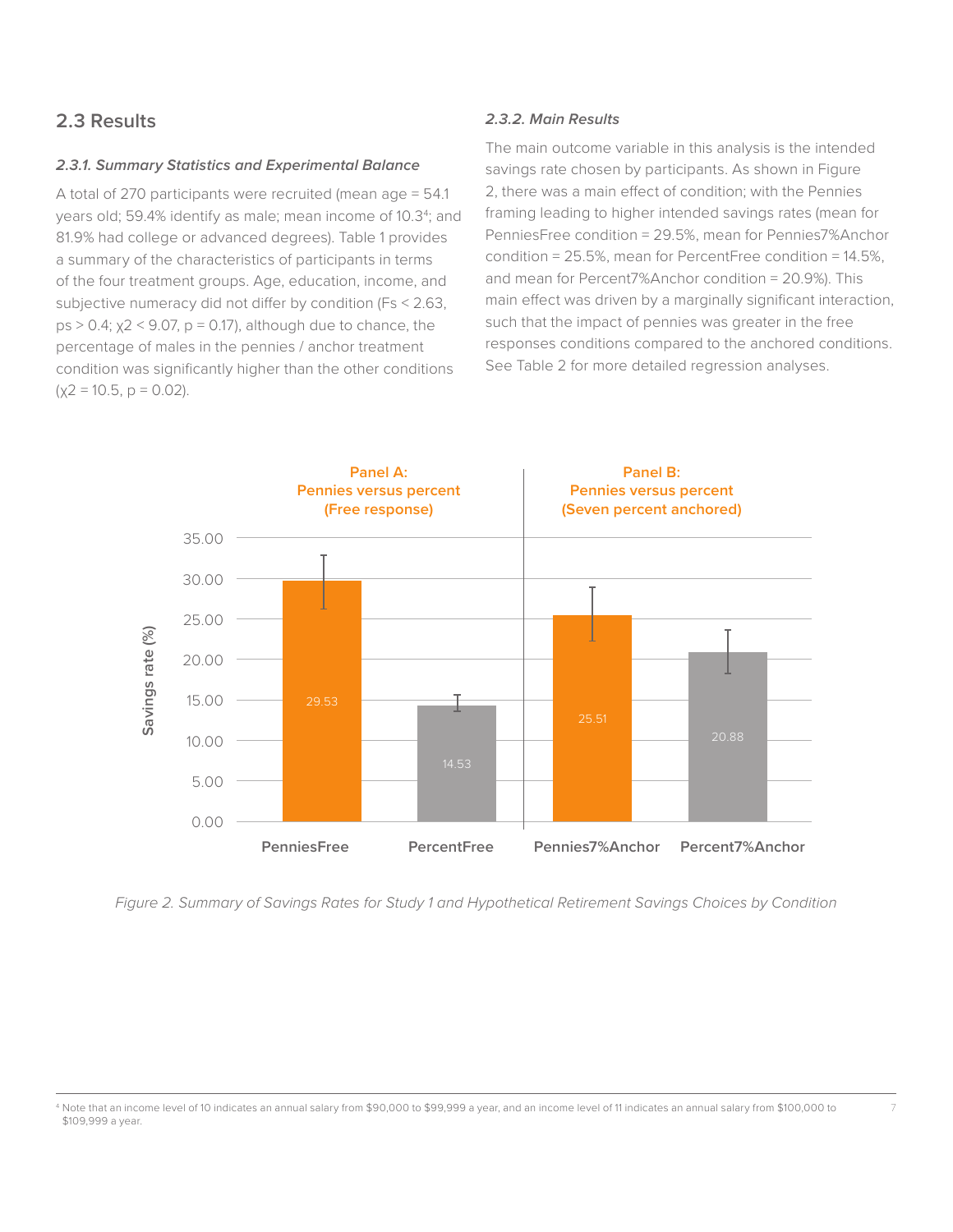#### **2.3.3. Additional Analyses**

#### **2.3.3.1. Exploratory Analysis of Subjective Numeracy as a Moderator**

Although statistical power is low for measuring interactions in this study, for an exploratory analysis of how subjective numeracy may affect intended savings, OLS regressions were run with savings rate as the outcome variable and independent variables of pennies condition treatment indicator (pennies = 1, percent = 0), subjective numeracy, and the interaction between subjective numeracy and treatment condition. The coefficient on the interaction term was not significant, but directionally negative without controls (β = -1.45, p=0.30) and with controls of age, gender, income, and education ( $\beta$  = -1.40, p=0.34), which is consistent with a pattern of positive effects on pennies framing are largest on those with lower subjective numeracy and decrease as

subjective numeracy scores increase. To better illustrate how the proposed intervention of pennies versus percent framing affects people based on their subjective numeracy, a floodlight-type analysis (Spiller et al., 2013) was performed to understand the treatment difference between pennies and percent in the free response frames according to subjective numeracy. The results of this analysis (without controls) are depicted in Figure 3, and illustrate that pennies framing has significant, non-negative effects relative to percent framing across a broad range of subjective numeracy levels (Johnson-Neyman significance region for 6 ≤ SNS3 ≤ 18). For example, at SNS3=6 (a low subjective numeracy level) the treatment difference between pennies and percent is about 29 percentage points ( $\beta$  = 29.46, p=0.04). At SNS3=18 (a high subjective numeracy level) the treatment difference is about 12 percentage points  $(\beta = 12.07, p < 0.001)$ .



*Figure 3. Treatment Differences in Savings Rates for Lab Study by Subjective Numeracy Score*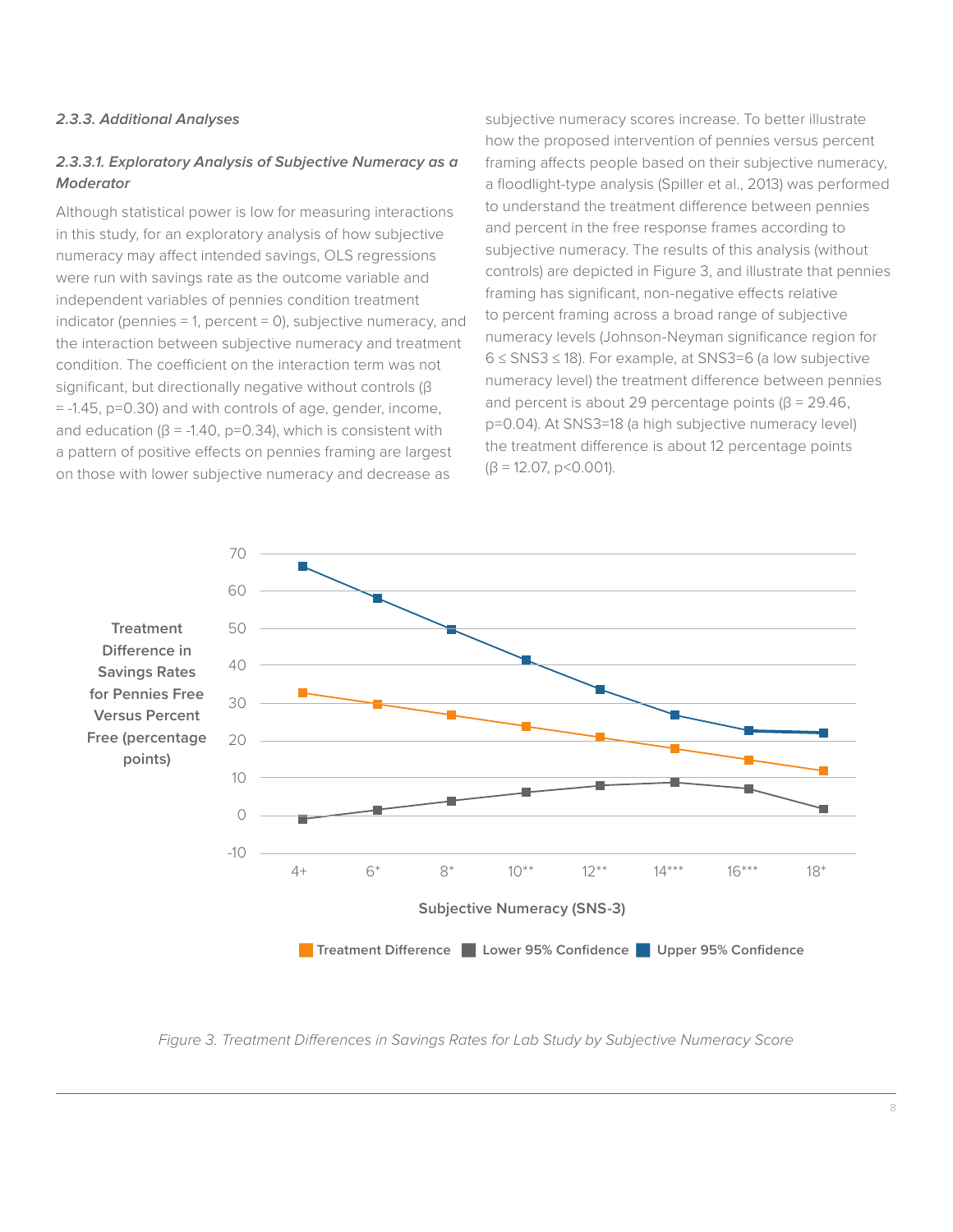#### **2.3.3.2. Robustness Check of Main Results**

As a robustness check of the main results, a structural equation model (SEM) analysis was performed using 1,000 bootstrap replications and savings rate as the outcome variable. Pennies Condition Indicator, the Seven Anchor Indicator, the interaction between Pennies Condition Indicator and Seven Anchor Indicator, and demographic controls were modeled, along with perceptions of affordability and understandability as hypothesized mediators between Pennies Condition Indicator and savings rate. Coefficients on the Pennies Condition Indicator (b=14.475, z=4.05, p=<.001), Seven Anchor Indicator (b=7.624, z=2.52, p=.01), and interaction between Pennies Condition Indicator and Seven Anchor Indicator (b=-12.376, z=-2.21, p=0.03) were all significant and had similar valences to those coefficients in Table 2, Model 4 covering the main regression analysis results. Perceptions of affordability and understandability did not mediate outcomes. More details on the SEM analysis can be found in Online Appendix S3: Supplemental SEM Analyses as outlined in Table S3-1 and Figure S3-1.

We note that the intended savings rates in this hypothetical choice seem quite high relative to what people would choose to save in a real-world setting (ignoring tax strategies where people may contribute very high rates until regulatory caps on total amounts are reached). As opposed to looking at specific savings levels and the calibration of these hypothetical choice results to real-world decisions, Study 1 mostly provides insights about the betweencondition differences in intentions.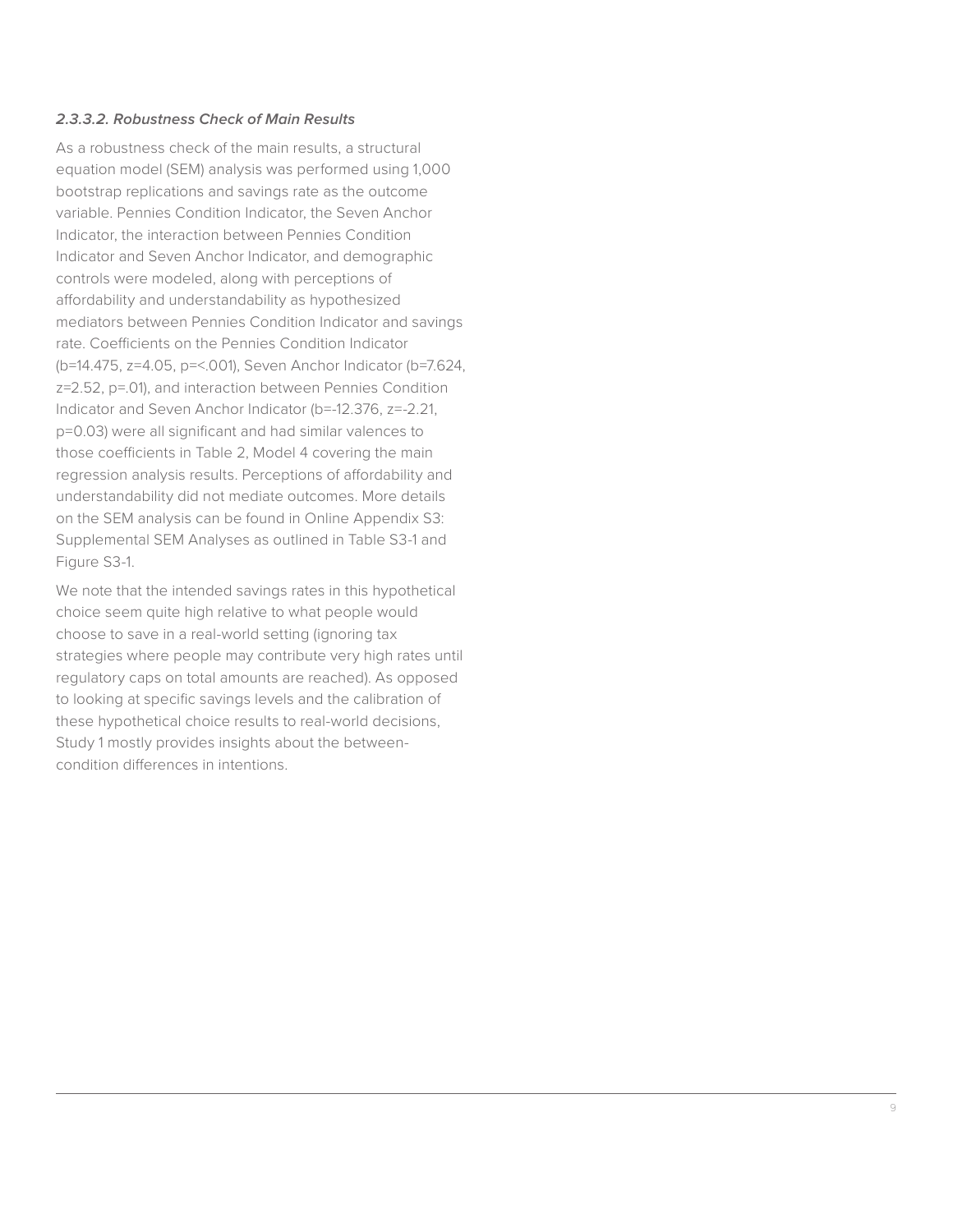### 3. Study 2: Pennies X% Field Study

#### **3.1. Context and Sample Selection**

Study 2 was conducted in conjunction with the same retirement services and recordkeeping provider as described for Study 1. The study involved recruitment efforts from a potential pool of hundreds of tax-exempt organizations, such as those in the healthcare, education, government, religious, public services, and arts areas. To maximize the percentage of active decisions by individuals in the study, we specifically recruited non-auto enrollment plans and plans which had enrollment activity just prior to the launch of the field study (i.e., during the first six months of 2019). To try to recruit and obtain consent from these tax-exempt organizations, the Voya customer relations team was provided with a standard presentation deck to be used with the recruitment of the taxexempt organizations to consent to participate in the study. The presentation deck outlined that the research would be about testing what effect reframing participant savings choices in terms of pennies or percent has on savings elections, in a randomized controlled trial. To minimize potential contamination, no results from the prior lab study were shared, and the presentation deck did not include the hypotheses for the research. The Voya customer relations team had discussions with hundreds of retirement plan administrators, and eighty-six qualified organizations opted-in to participate in the study.

For conceptual purposes, each tax-exempt organization can be thought of as getting their own retirement plan website on the recordkeeping provider's technology platform. This technology platform represents two systems, as depicted in Figure 4. The first system is the enrollment system, which is the first step as part of the retirement savings process for any employee who chooses to consider retirement savings choices. The enrollment system is where eligible employees can opt-in to retirement savings, choose an initial savings rate, utilize tools to view estimated monthly retirement income based on savings rate, and choose their investment allocations. As described in more depth below, the pennies reframing intervention is only implemented in the enrollment system, and the intervention is limited to only the initial portion of the enrollment process.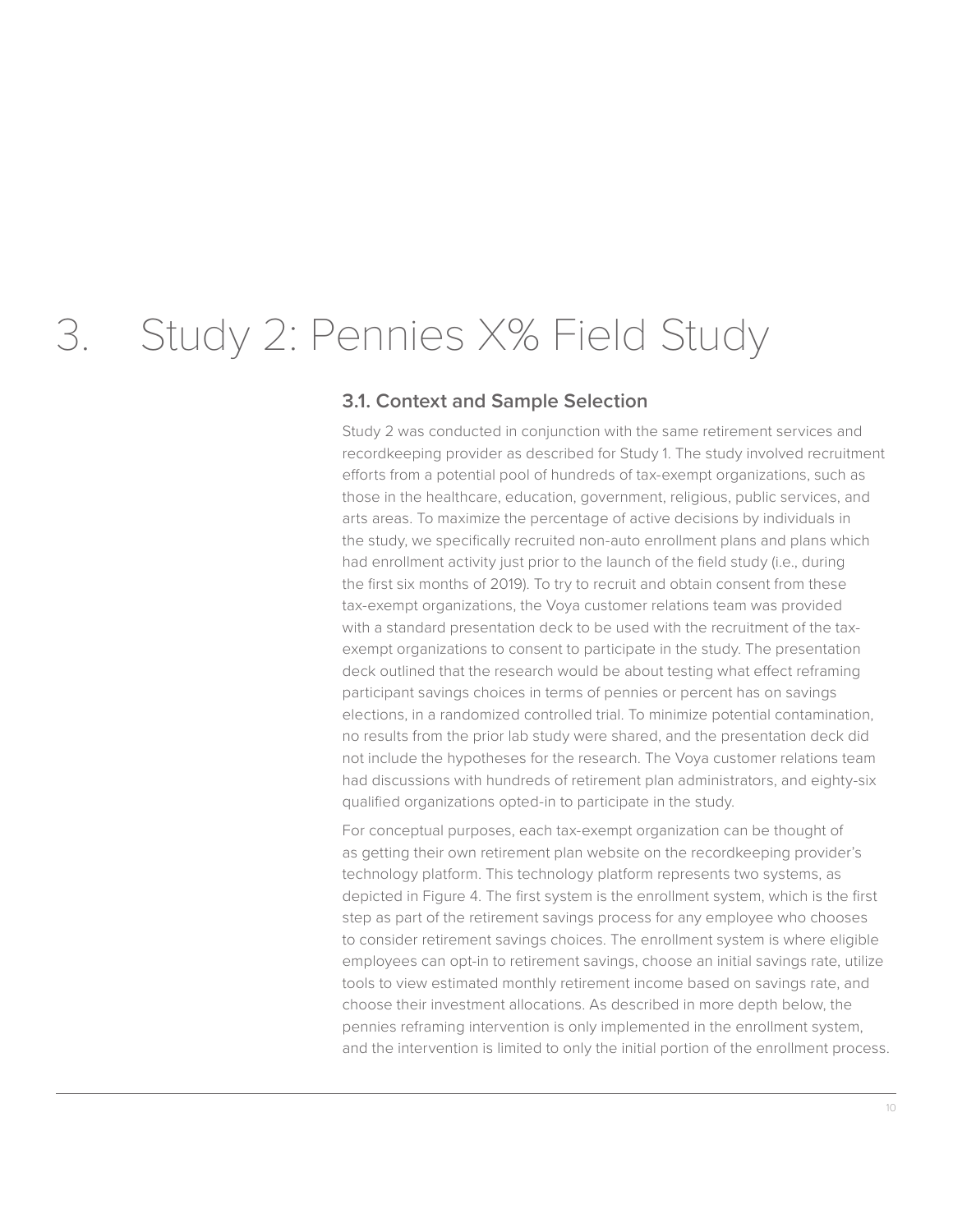The second system is the ongoing system, and it comprises all the user interface processes where employees who have previously enrolled in retirement savings may manage their accounts on an ongoing basis. This could include viewing their accounts or changing their savings rates and investment choices, among other activities. Since the pennies intervention was only implemented for a portion of the process in the enrollment system and was not implemented in the ongoing system (e.g., to minimize costs of changing the technology systems)<sup>5</sup>, the primary study measurements of interest for this paper are outcomes (e.g., initial savings rates) from the enrollment system<sup>6</sup>.



*Figure 4. Conceptual Study 2 Overview of Systems, Limitations, and Measurements* 

It should be noted that retirement plans may differ between organizations, such as in terms of their employee eligibility rules (e.g., new employees or tenure requirements), open enrollment periods (during which all eligible employees can join the plan), employee communications, employer matching contributions formulas, investment options, hiring, turnover, paper forms, financial professional support, etc. The study did not require any of these pre-existing processes to be changed.

Participant enrollment data was collected between October 24, 2019 through May 20, 2020, during which the intervention treatments were implemented in the enrollment system, and retirement account changes were tracked for an additional 60 days. As additional context, local governments in the United States started to implement lockdown policies related to the COVID-19 pandemic around March 2020 (Goolsbee et al, 2020), which occurred roughly in the middle of the data collection period of the study.

11

<sup>&</sup>lt;sup>5</sup> While it was theoretically desirable to implement pennies framing throughout the entire enrollment process in the first system (enrollment system) and second system (ongoing system), at the time the study was conducted the retirement system provider could not implement changes throughout, and so the focus was on changes to a small subset of user interface screens of the first system.

<sup>&</sup>lt;sup>6</sup> Other study measurements are also provided 60-days after participants have made initial elections, but these measurements are not the primary focus of the paper as some participants may have revisited their accounts using the ongoing system. Any decisions made in that system would have been only in the traditional, percent framing. Participants may have also made subsequent, retirement election changes by calling into a call center or filling out a form with their employer. Such means of changing elections would also have only been in a traditional, percent framing environment.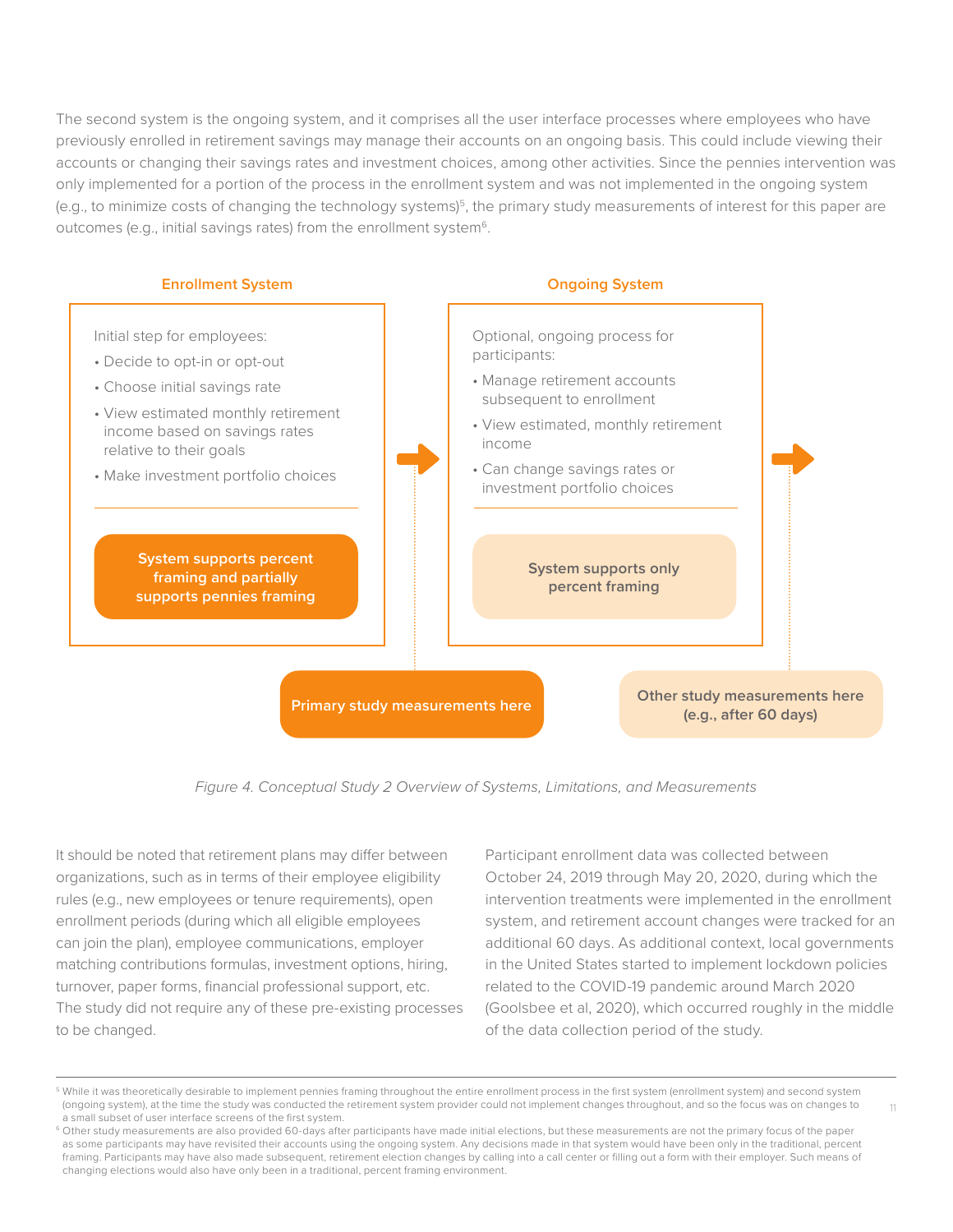#### **3.2 Research Design and Methods**

Study 2 was implemented as a between-subjects design with participants randomly assigned into one of two conditions (i.e., pennies versus percent treatment). The enrollment process involved the user proceeding through eight screens, starting with a log-in screen and ending with a confirmation of retirement savings elections screen. The critical part of the intervention occurs in the middle of the process (Screen 4), where users are asked to enter their desired savings rate. Depending on which treatment condition users were randomly assigned to, they were asked to complete the sentence on the screen which reads, "I would like to save [\_\_\_ pennies for every dollar I earn] [\_\_\_\_ % of what I earn]." On Screen 5, users can continue to understand and refine their selections. A conceptual overview of Screens 4 and 5 is illustrated in Figure 5, and a more detailed account of the enrollment process is outlined in Online Appendix S1.7



Participants in the percent condition instead saw "\_\_\_% of what I earn" for the bold text, All other information was the same between conditions.

*Figure 5. Conceptual Overview of the Primary Treatment in Study 2 and Screens Impacted in the Enrollment System*

<sup>7</sup> Users may complete the enrollment process by logging into the website multiple times and completing the steps across multiple sessions before submitting their elections. If cookies have been allowed by the user, then users would be put into the same experimental treatment that they were originally randomized into (i.e., pennies or percent treatment condition).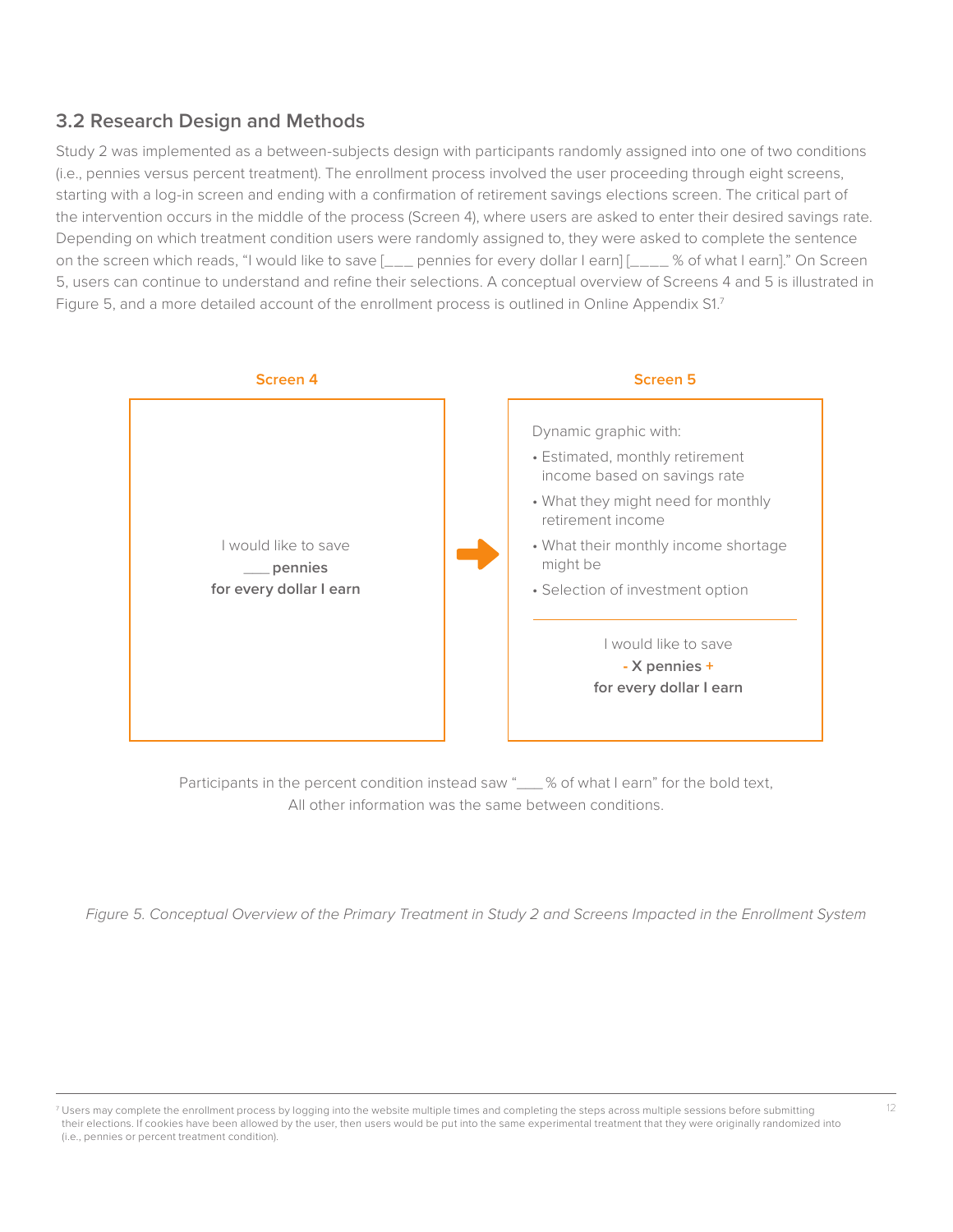Data from the provider consisted of the following at the participant-level: 1) treatment they received (e.g., which could be inconsistent between sessions if the participant visited the enrollment website multiple times and disabled cookies in their Internet browser), 2) whether they submitted or did not submit contribution elections during the session, 3) initially submitted retirement savings contribution elections (i.e., either the savings rate or fixed dollar amount per pay period initially submitted by a participant in the enrollment system), 4) savings rate elections in effect after 60 days, 5) demographic data including plan id (to uniquely identify an employer plan), salary, pay frequency, gender, and age; and 6) other account information (i.e., Roth contributions elected, after-tax contributions elected, rate escalation elections, and account status).

The field study was pre-registered prior to the collection of any data<sup>8</sup>, with the follow exclusions specified. Participants were excluded if they were already making Roth contributions, if the online interface failed to put the user in a treatment condition (e.g., for software infrastructure technical reasons), if they terminated from their employer within 60 days of their initial intervention, if their selections were overridden by a plan-wide intervention within 60 days of their initial intervention, and if they were part of a plan sponsor who utilized financial professionals to interact with participants (e.g., to try to control for potential contamination by financial professionals who may interfere with the intended treatment).

In terms of additional exclusions that were not preregistered, for the base analysis participants making aftertax contributions were also excluded for the same two reasons as for excluding those making Roth contributions. The first reason is that the pennies intervention was targeted at pre-tax contributions and so there was no theoretical reason why such an intervention would also have direct effects on accounts with different taxable treatments (e.g., Roth and after-tax). The second reason is that including observations that enable different tax strategies (such as Roth and after-tax accounts) would likely create additional variance in the main outcome variable of interest, the pre-tax savings rate. Furthermore, the base analysis case

only includes participants who saw consistent treatments within the enrollment system. Participants received consistent treatments if they saw the assigned treatment condition on Screens 4 and 5 during each visit to the enrollment system (i.e., in each web session). Although this exclusion rule decreases the number of participants in the study (because some participants are contaminated in their received treatment versus assigned condition), it eliminates the need to make theoretical assumptions about which treatment most directly applies when the participant ultimately makes a retirement savings election decision since the treatment condition is the same for the user for all web sessions. This issue was not anticipated a priori (which is why we did not pre-register that we would exclude participants if they were shown different treatments). Finally, extreme outliers were dropped, namely those with annual salaries less than \$500 or greater than \$1,000,000, as such extreme outliers were not anticipated a priori. Upon inspection, many of these extreme outliers were deemed to be either data entry errors with implausible values or very far from the target population being researched (e.g., salaries amounting to millions or tens of millions of dollars per year).

Since the main purpose of the study was to assess the effect of pennies reframing on savings rates, the main outcome variable for the base analysis was on those treated who completed the enrollment process relative to their pretax, initial submitted savings rate (referred to as the initial submitted savings rate). The savings rate in effect 60 days after initial submission was also analyzed, although as noted prior, the pennies treatment was only in effect within the enrollment system and not the ongoing system where subsequent changes to savings elections would occur. Note that participants were able to submit either a savings rate or a fixed amount to save per pay period. If a participant indicated a fixed amount to be saved per pay period, then for analytical purposes, this amount was converted to a savings rate by annualizing the fixed savings amount. Specifically, we multiplied the fixed amount by the number pay periods per year on record, and then divided the result by the participant's annual salary.

<sup>8</sup> The pre-registration for the study is available at https://aspredicted.org/blind.php?x=5zr3jk.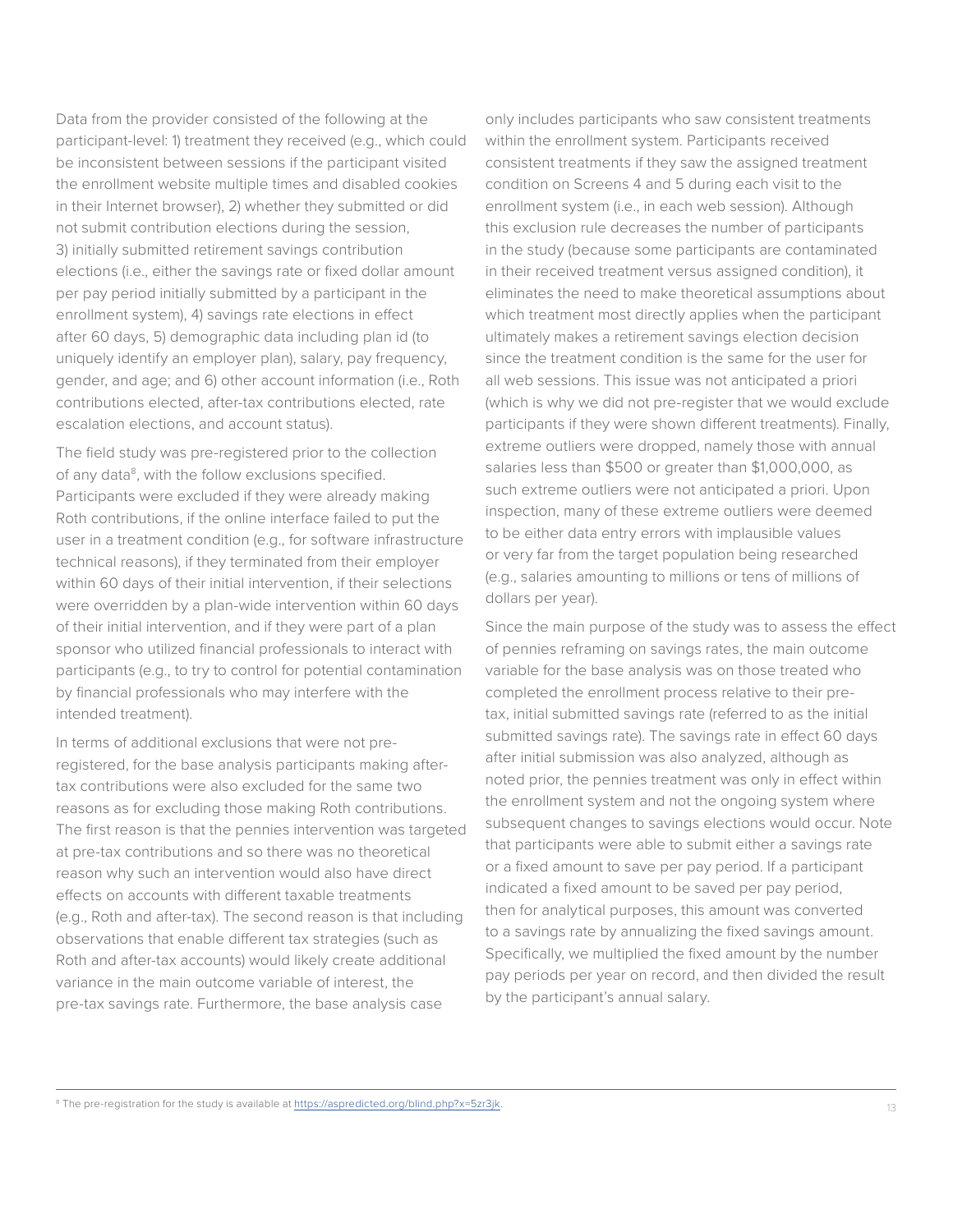Additionally, to assess the extent of any effects of pennies reframing on opt-outs (i.e., 0% savings rates), an indicator variable was constructed for a 0% savings rate at initial submission. Furthermore, as a test of whether pennies reframing might cause significant differences in participants treated versus not treated between conditions (e.g., people hesitating to enroll online), an indicator variable for 0% savings rate at initial treatment is also constructed.

Certain outcomes were also censured and treated as null values: 1) savings rates greater than 100% were censured, 2) cases where the savings rate needed to be estimated from fixed dollar amounts and paycheck frequency but where salary had been winsorized $9$ , and 3) cases where enrollment elections were submitted but where the savings rate was not recorded for some technical reason.

#### **3.3 Field Study Results**

#### **3.3.1. Summary Statistics and Experimental Balance**

As employees entered the enrollment system between the dates of October 24, 2019 through May 20, 2020, they were randomly assigned to either a pennies or percent treatment group. Table 3 summarizes the characteristics of participants for the field study by treatment group with statistical tests reported for checks of experimental balance. A total of 2,255 participants were recruited, and based upon random assignment, 1,104 participants were assigned to the pennies condition and 1,151 participants were assigned to the percent condition. Initial analyses indicated that there were no significant differences between condition in terms of age (mean = 38.3), gender (percentage male = 28.5%), or income  $(mean = $68,577)$ .

#### **3.3.2. Main Results**

In the base analysis, we first examined the submitted saving rates of those who completed Screens 1 through 8 in the enrollment system (i.e., treatment effects on the treated, N = 1884).<sup>10</sup> Based on an OLS regression analysis of submitted savings rates with controls for age, gender, log of winsorized income, and plan fixed effects, the simple main effect of pennies versus percent framing was significant ( $\beta$  = 14.23, p = 0.03), and the interaction between treatment condition and log of winsorized income was significant ( $\beta$  = -2.88, p = 0.003).<sup>11</sup>

Our second analysis was to assess whether the pennies framing differentially helped those at higher or lower levels of income, since we treated income as a proxy for numeracy. To do so, a floodlight analysis was performed using OLS regressions using log income as a continuous variable in contrast to the categorical treatment prior. Regressions have submitted savings rate as the outcome variable (e.g., 1 unit equates to a 1 percent submitted savings rate) with independent variables of pennies treatment condition indicator (pennies frame = 1, percent frame = 0), demographic controls for age (mean centered), gender (contrast coded male = 1, unknown =  $0$ , and female =  $-1$ ), log of winsorized income, the interaction between treatment condition and log of winsorized income, and plan fixed effects. The floodlight over the range of income is provided in the panels of Figure  $6^{12}$ . The range of significance for the interaction of treatment condition with log of winsorized income is from the lowest income level to log income of 4.7 (which is about \$50,000). Above \$50,000 in income, the treatment difference is not significant, although estimation projects a crossover point somewhere around log income of 5.0 (which is about \$100,000). Most notably, as shown in Figure 6, in contrast to percent framing which has a floodlight plot that slopes upward as income increases, pennies framing tends to flatten the floodlight plot with those with lower incomes saving at rates more comparable to those with higher income. That is, pennies reframing tended to reduce the gaps in submitted savings rates between those with lower and higher income.

<sup>9</sup> Winsorization details are described in more detail later in this paper, but savings rates estimated based on a winsorized salary are deemed an unreliable measure. 10 Of the 2,255 participants who start the enrollment process, 371 participants either never complete the enrollment process (e.g., browse the website) or have censured outcomes as described previously in the section on research design and methods.

<sup>&</sup>lt;sup>11</sup> When running the OLS regression without the interaction term, the main effect of pennies versus percent framing was marginally significant without plan-fixed effects (β = 0.62, p = 0.07) and directional with plan-fixed effects ( $\beta$  = 0.49, p = 0.15).

<sup>&</sup>lt;sup>12</sup> This floodlight covers pennies and percent conditions with age and gender controls plus plan fixed effects. Shaded regions indicate Johnson-Neyman significance regions. Data points for the floodlight are listed below the diagram ( $N = 1883$ ).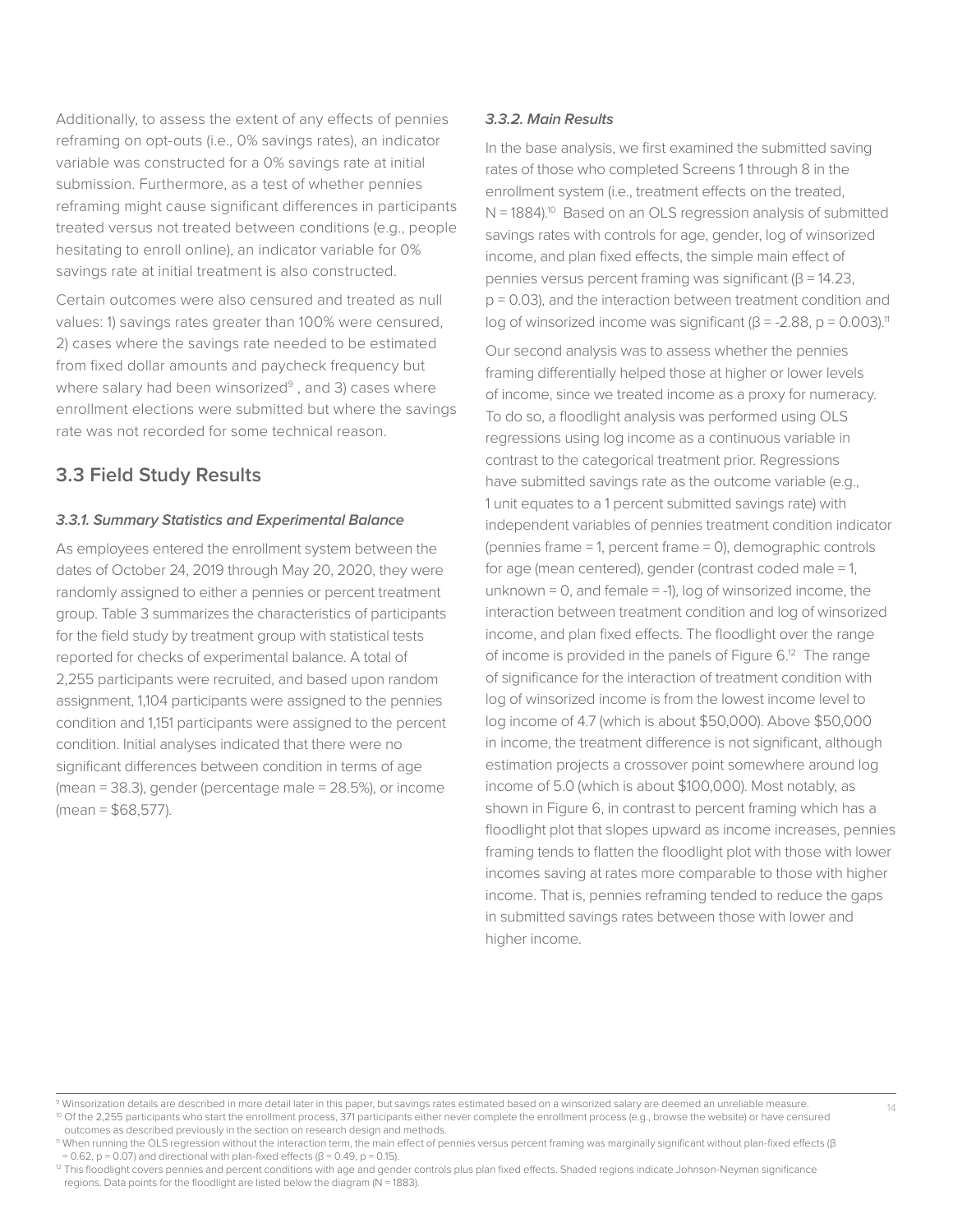

*Figure 6. Floodlight Diagram of Submitted Savings Rates by Treatment Condition Across the Range of Income for Those Who Completed the Enrollment System Process*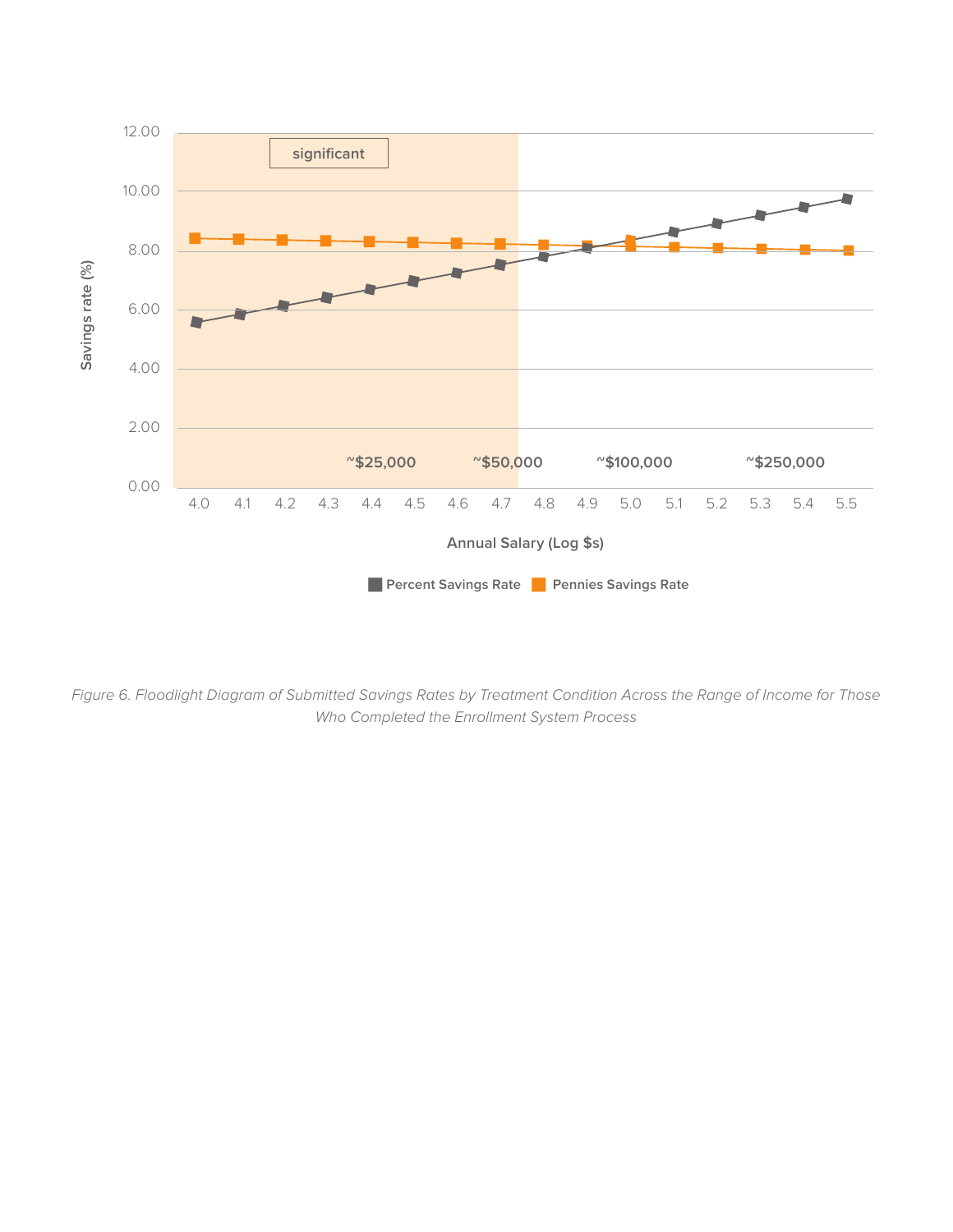| <b>Salary</b><br>(log \$) | Salary (\$) | <b>Treatment</b><br><b>Difference</b><br>(Pennies<br><b>Versus</b><br>Percent) | Lower 95%<br><b>Confidence</b><br><b>Interval</b> | Upper 95%<br><b>Confidence</b><br>Interval | t(1795) | p-value | <b>Constant</b><br>(Percent<br><b>Savings</b><br>Rate) | <b>Pennies</b><br><b>Savings</b><br>Rate |
|---------------------------|-------------|--------------------------------------------------------------------------------|---------------------------------------------------|--------------------------------------------|---------|---------|--------------------------------------------------------|------------------------------------------|
| 4.0                       | \$10,000    | 2.713                                                                          | 0.601                                             | 4.825                                      | 2.52    | 0.012   | 5.645                                                  | 8.357                                    |
| 4.1                       | \$12,589    | 2.425                                                                          | 0.558                                             | 4.292                                      | 2.55    | 0.011   | 5.918                                                  | 8.343                                    |
| 4.2                       | \$15,849    | 2.137                                                                          | 0.510                                             | 3.763                                      | 2.58    | 0.010   | 6.191                                                  | 8.328                                    |
| 4.3                       | \$19,953    | 1.849                                                                          | 0.456                                             | 3.242                                      | 2.60    | 0.009   | 6.465                                                  | 8.313                                    |
| 4.4                       | \$25,119    | 1.561                                                                          | 0.390                                             | 2.732                                      | 2.61    | 0.009   | 6.738                                                  | 8.299                                    |
| 4.5                       | \$31,623    | 1.273                                                                          | 0.305                                             | 2.241                                      | 2.58    | 0.010   | 7.011                                                  | 8.284                                    |
| 4.6                       | \$39,811    | 0.985                                                                          | 0.187                                             | 1.783                                      | 2.42    | 0.016   | 7.284                                                  | 8.269                                    |
| 4.7                       | \$50,119    | 0.697                                                                          | 0.009                                             | 1.385                                      | 1.99    | 0.047   | 7.558                                                  | 8.255                                    |
| 4.8                       | \$63,096    | 0.409                                                                          | $-0.257$                                          | 1.075                                      | 1.20    | 0.229   | 7.831                                                  | 8.240                                    |
| 4.9                       | \$79,433    | 0.121                                                                          | $-0.620$                                          | 0.862                                      | 0.32    | 0.749   | 8.104                                                  | 8.225                                    |
| 5.0                       | \$100,000   | $-0.167$                                                                       | $-1.056$                                          | 0.722                                      | $-0.37$ | 0.713   | 8.377                                                  | 8.211                                    |
| 5.1                       | \$125,893   | $-0.455$                                                                       | $-1.535$                                          | 0.625                                      | $-0.83$ | 0.409   | 8.651                                                  | 8.196                                    |
| 5.2                       | \$158,489   | $-0.743$                                                                       | $-2.038$                                          | 0.553                                      | $-1.12$ | 0.261   | 8.924                                                  | 8.181                                    |
| 5.3                       | \$199,526   | $-1.031$                                                                       | $-2.555$                                          | 0.494                                      | $-1.33$ | 0.185   | 9.197                                                  | 8.167                                    |
| 5.4                       | \$251,189   | $-1.319$                                                                       | $-3.081$                                          | 0.444                                      | $-1.47$ | 0.142   | 9.470                                                  | 8.152                                    |
| 5.5                       | \$316,228   | $-1.607$                                                                       | $-3.612$                                          | 0.399                                      | $-1.57$ | 0.116   | 9.744                                                  | 8.137                                    |

For illustration purposes, we also decompose this result by income terciles, which were constructed based on the total pool of participants who started the enrollment process and received consistent treatment throughout (N = 2255 with one missing value for income in the pennies treatment group; see Table 4 for descriptive stats).

The average submitted savings rates of those who completed the enrollment process by treatment condition, as a function of income tercile is shown in Figure 7.

The general pattern from this analysis is that the pennies reframing (relative to percent framing) results in higher submitted savings rates for those with the lowest income tercile (Income Tercile 1:  $b = 1.154$ ,  $p < 0.056$ ) and no significant condition and income interaction effects for the other terciles (ps > .156). See Table 5 for regression and post-estimation results. Whereas percent framing results in a wider gap in savings rates between lower and higher income salary participants, pennies reframing tends to reduce the gaps.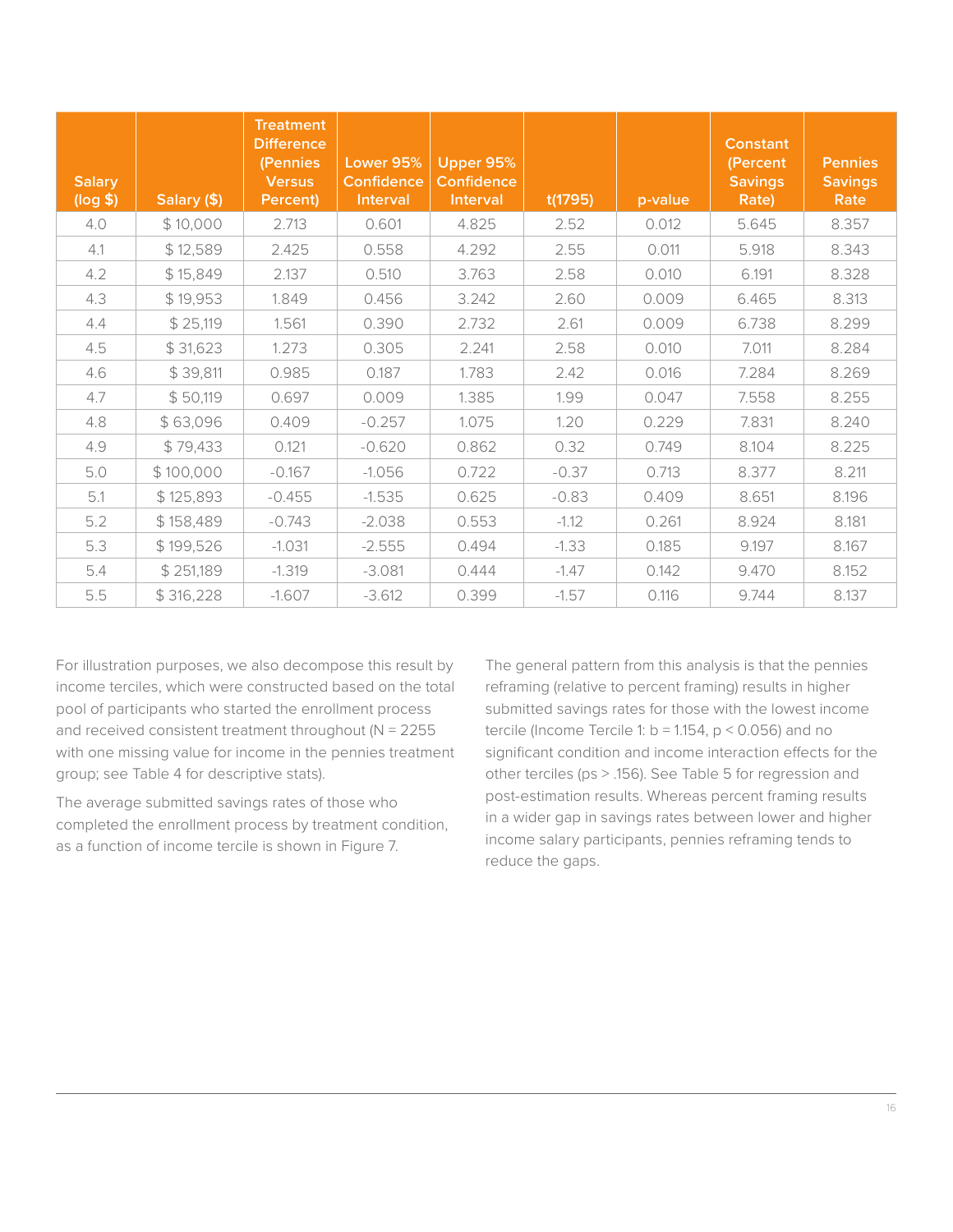

*Figure 7. Submitted Savings Rates by Treatment Condition by Income Tercile for Those Who Completed the Enrollment System Process.* 

Note that postestimation margin results are based on running an OLS regression with winsorized submitted savings rate<sup>13</sup> as the outcome variable with independent variable of treatment condition, winsorized age (mean centered), gender (contrast coded), income tercile (categorical), interaction between treatment condition and income tercile (categorical), and plan fixed effects (using the plan with the largest number of participants as the base reference point).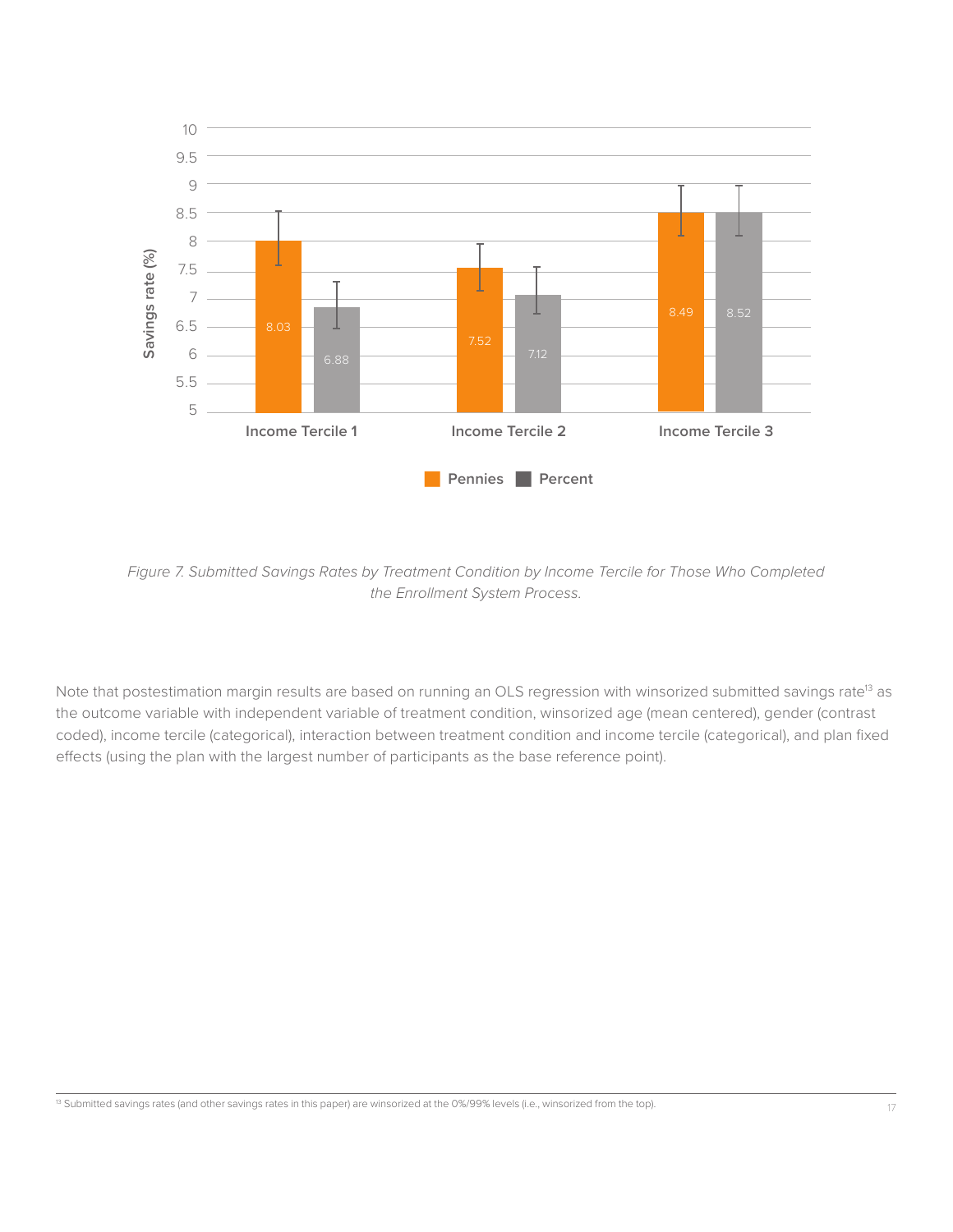#### **3.3.3. Additional Analyses**

The focus of the analysis so far has been on those treated, specifically those who completed the enrollment process. A potential concern of focusing solely on the fully treated may be that pennies versus percent framing could potentially cause more participants to exit the online enrollment process early (e.g., due to the process feeling less natural in the pennies frame). To address this issue, an indicator variable was constructed which was set to 1 if participants on their initial treatment either did not submit a savings rate or submitted a 0% savings rate during their initial session and was set to 0 otherwise. In other words, this indicator variable can be thought of as a flag whether people had a 0% savings rate after their initial treatment. Using this indicator variable as the outcome variable, four OLS<sup>14</sup> regressions were performed (See Table 6). In Model 1, the sole independent variable was an indicator variable for the pennies treatment condition, and the simple main effect of pennies framing was positive, marginally significant, and small ( $β = 0.032$ ,  $p = 0.08$ ). Model 2 added demographic controls of winsorized age (mean centered), gender (contrast coded male = 1, female = -1, other = 0), and log of winsorized income (centered at log of mean winsorized income), and the simple main effect of pennies framing continued to be marginally significant and small ( $\beta$  = 0.033, p = 0.07). Finally, given the prior evidence of potential interaction effects between treatment condition and income, an interaction variable between the two was included in Model 3. When adding the interaction term, the simple main effect was marginally significant and small ( $\beta$  = 0.035, p = 0.07) and the

coefficient on the interaction was not significant ( $\beta$  = 0.032, p = 0.65). Model 4 added plan fixed effects, and the resulting simple main effect was trend-level  $(\beta = 0.034, p = 0.08)$ . To provide additional color, when Model 4 is instead run as a logistic regression, the simple main effect was not significant  $(B = 0.193, eB = 1.21, p = 0.08)$ . Altogether, this evidence suggests that pennies framing may have a marginal effect on increasing the propensity of people to hesitate to save (for example, some may be surprised to see an elicitation to save pennies and then exit the web session to attempt to enroll later). Additional secondary analyses are included in the Online Appendix S3 which indicate that that people who complete the online enrollment process do not submit 0% rates with increased frequency and that the general pattern of pennies framing helping those with lower income is still directionally apparent after 60 days.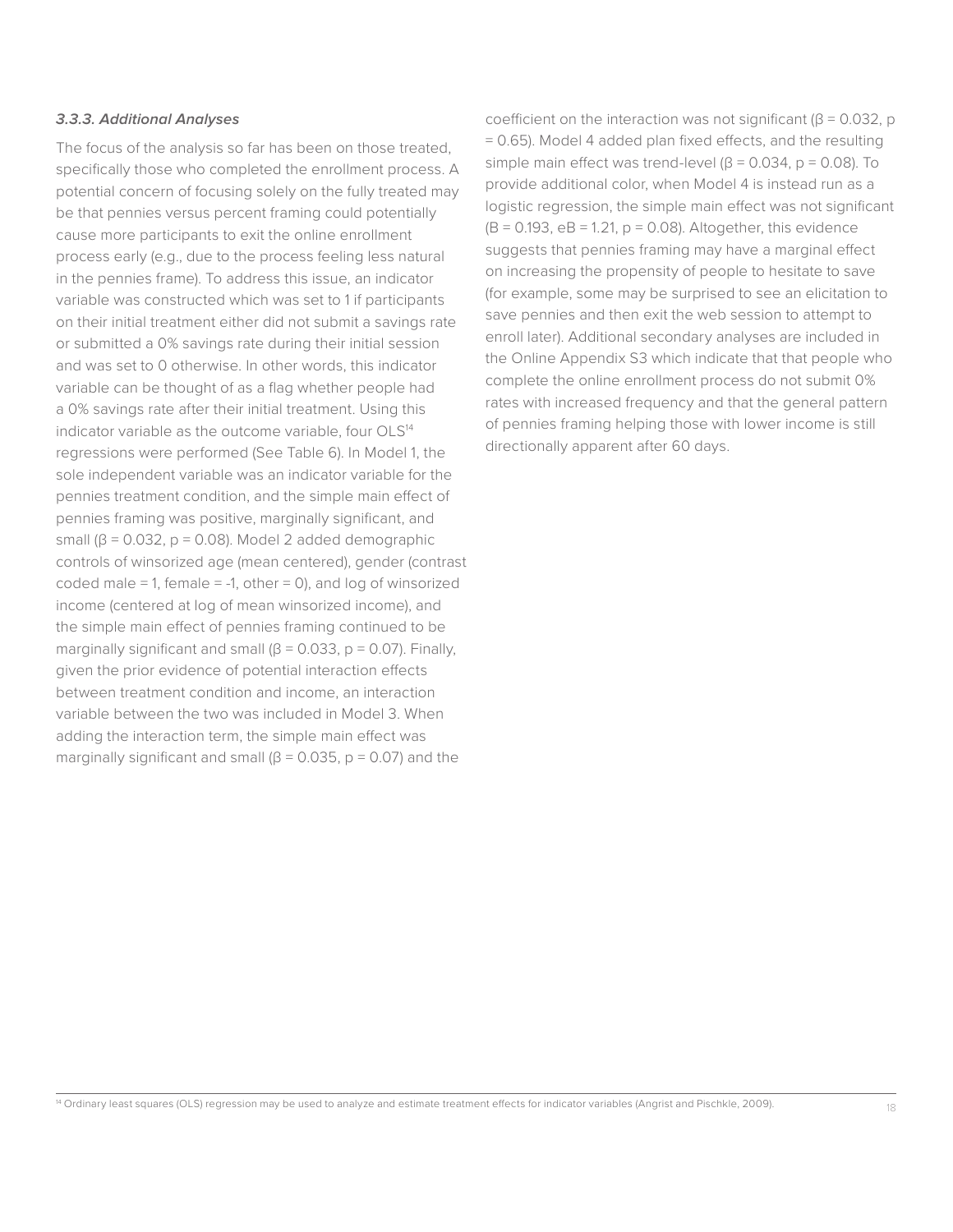### 4. General Discussion

Prior research has demonstrated that companies and policy makers can use tools of choice architecture to help reduce gaps in financial outcomes between different groups of people, such as ethnic, gender, and income groups. One major choice architecture tool in the area of retirement savings has been the use of auto-features, such as using auto-enrollment and higher default savings rates. However, while choice architecture is great tool, it is not the only tool, and some may even prefer to use tools other than auto-features. We suggest that tools of information architecture (e.g., reframing of information) should also be part of the broader toolkit used to address financial outcome gaps.

To that end, in two studies we examined whether a pennies-based framing would impact savings elections relative to a percent-based framing, and if it would do so with differential success for those across the numeracy spectrum. In an online study (Study 1), the pennies reframing had a positive, simple main effect of dramatically increasing intended savings rate contributions. Results did not include a significant interaction effect, although those with lower subjective numeracy scores directionally boosted their intended savings rates the most. Likely explanations for failing to detect an interaction include both low statistical power and use of a higher-income study population (whereas the pennies intervention seems best suited for those with lower numeracy and lower income). The positive effects on savings intentions were not limited to those with the lowest subjective numeracy, and non-negative effects were observed across the full range of subjective numeracy. It is noteworthy to mention that the correlation between income and subjective numeracy in the lab study was large  $(r = 0.42; p \le 0.001)$ .

In a field study (Study 2), which covers a population that is comparatively closer in terms of average annual salary (roughly \$70,000) to the overall United States population, pennies reframing had a simple main effect of boosting initial submitted savings rates. Importantly, we also observed a significant interaction between pennies framing and income, with those in the lowest income tercile (income less than \$46,000) being boosted by 115 basis points. Based on a floodlight analysis of the interaction between treatment condition and income, those who earn less than around \$50,000 seemed to be helped by pennies framing.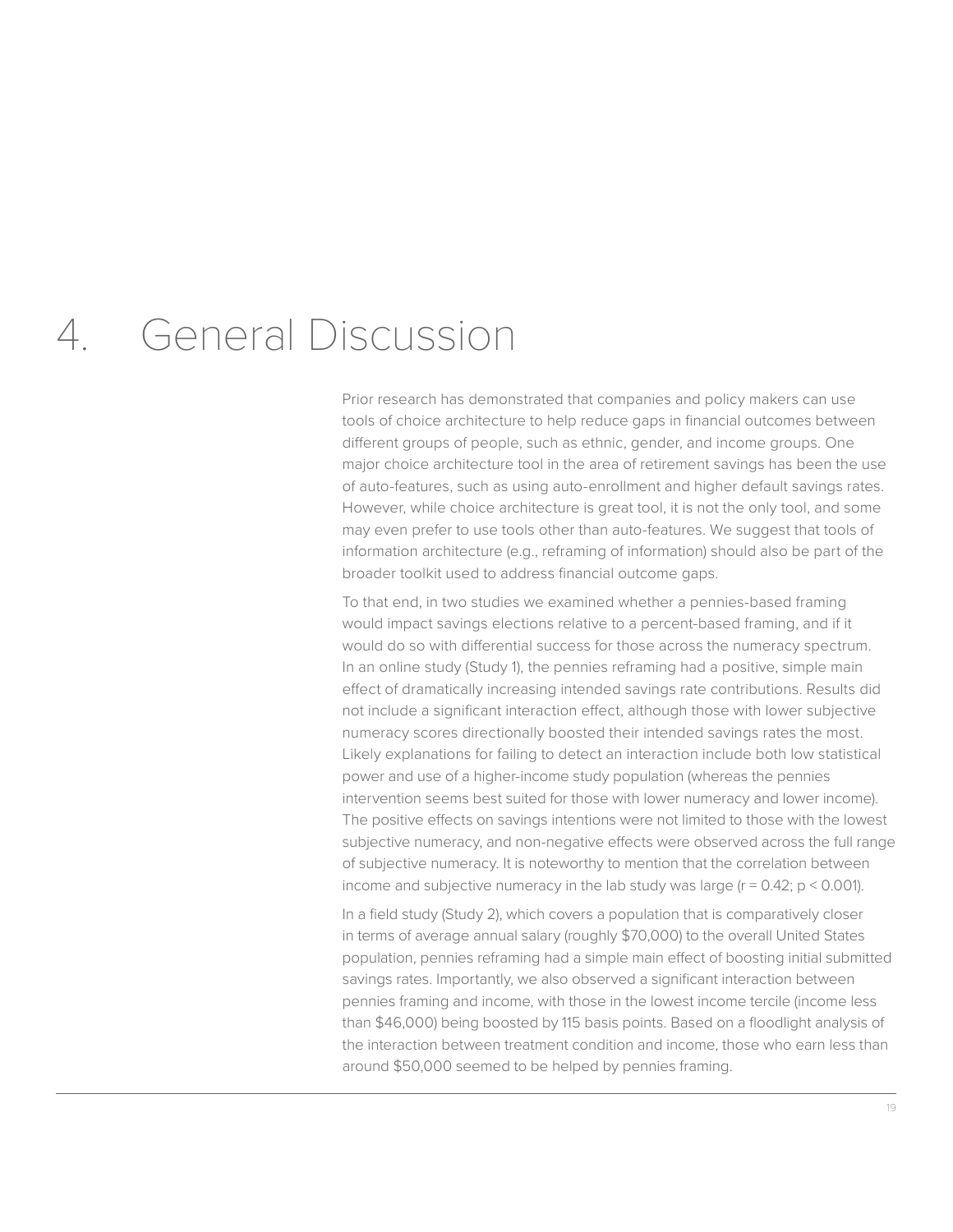It is worthwhile to highlight some limitations of the research in this paper and potential for future research. First, the pennies framing only occurred for a small portion of the enrollment and ongoing retirement savings processes. It is possible that effects would be different if consistent treatments were provided throughout the entire experience. Second, in the field study, income was used as a proxy for subjective numeracy. While such measures are correlated (e.g., as evidenced by the lab study) and subjective numeracy seems theoretically appropriate to act as a proxy, future studies should nonetheless directly explore how subjective numeracy (and potentially objective numeracy and financial literacy) affects real decision outcomes. Third, to address differences in numeracy and financial literacy, other forms of information architecture should also be explored, such as those involving decisions involving employer matching formulas, rate escalators, and visualization of rates (e.g., savings, spending versus saving).

Another future area of research should be relative to the use of thinking architecture, which would involve providing more structure to the overall decision-making processes of individuals and encouraging individuals to reflect more deeply. As research on numeracy has shown, there is a significant percentage of people who are less capable in translating numbers or performing analyses that require multiple steps (Peters, 2020). By using thinking architecture to decompose decisions into more relatable and concrete steps, we may be able to nudge better financial outcomes despite the gaps in the capabilities of individuals. As an example of thinking architecture and as motivated by Query Theory (Johnson et al., 2007), decision making could be made broader (and perhaps more holistic) by having end users reflect on saving or spending first before making savings decisions.

This research explores an information architecture approach to reducing gaps in savings, and is, to the best of our knowledge, the first empirical examination of pennies versus percent reframing in a consequential savings domain. The use of pennies reframing is particularly important because it provides an alternative to employers who want to improve employees' retirement outcomes but who do not want to implement automatic enrollment features in their retirement plans. The pennies intervention is relatively inexpensive and easy to implement, and pennies reframing seems to close savings gaps between those with lower income (often those with lower subjective numeracy) and those with higher income. Put differently, pennies reframing provides an opportunity to democratize savings by reducing discrimination caused by percent framing. The main policy caveat is that institutions should consider whether such an intervention should be targeted as opposed to used broadly. Targeting could conceivably be implemented at a plan, demographic (e.g., income), or individual behavioral difference level (e.g., subjective numeracy).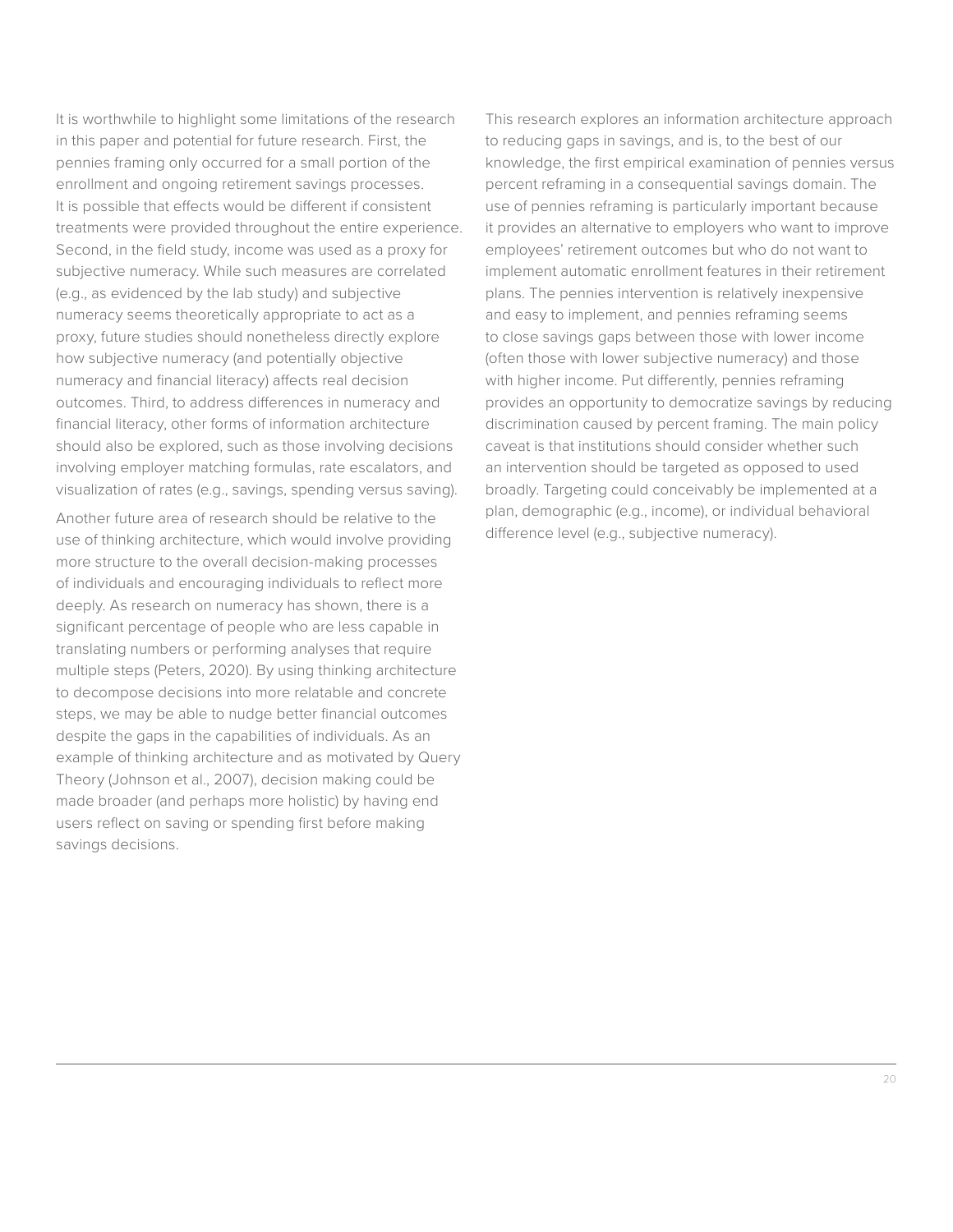### References

Alling, B.T. and Clark, J.T., 2021. How America Saves 2021. The Vanguard Group. Viewed 17 October 2021, retrieved from https://institutional.vanguard.com/content/dam/inst/vanguardhas/insights-pdfs/21\_CIR\_HAS21\_HAS\_FSreport.pdf.

Angrist, J.D. and Pischke, J.S., 2008. *Mostly harmless econometrics: An empiricist's companion.* Princeton University Press.

Ariel Education Initiative and Aon/Hewittt, 2012. 401 (k) Plans in Living Color: A Study of 401 (k) Savings Disparities Across Racial and Ethnic Groups, viewed 17 October 2021, retrieved from https://www.arielinvestments.com/images/stories/PDF/ ariel-aonhewitt-2012.pdf.

Benartzi, S., Beshears, J., Milkman, K.L., Sunstein, C.R., Thaler, R.H., Shankar, M., Tucker-Ray, W., Congdon, W.J. and Galing, S., 2017. Should governments invest more in nudging?. *Psychological Science*, 28(8), pp.1041-1055.

Beshears, J., Benartzi, S., Mason, R. and Milkman, K.L., 2017. How do consumers respond when default options push the envelope?. *Available at SSRN 3050562*.

Beshears, J., Choi, J.J., Laibson, D. and Madrian, B.C., 2009. Chapter 5: *The Importance of Default Options for Retirement Saving Outcomes: Evidence from the United States* (pp. 167- 198). University of Chicago Press.

Bryan, C.J., Tipton, E. and Yeager, D.S., 2021. Behavioural science is unlikely to change the world without a heterogeneity revolution. *Nature Human Behaviour*, 5(8), pp.980-989.

Carroll, G.D., Choi, J.J., Laibson, D., Madrian, B.C. and Metrick, A., 2009. Optimal defaults and active decisions. *The Quarterly Journal of Economics*, 124(4), pp.1639-1674.

Feng, J., Gerrans, P., Moulang, C., Whiteside, N. and Strydom, M., 2019. Why women have lower retirement savings: the Australian case. *Feminist Economics*, 25(1), pp.145-173.

Goldstein, D.G., Hershfield, H.E. and Benartzi, S., 2016. The illusion of wealth and its reversal. *Journal of Marketing Research*, 53(5), pp.804-813.

Goolsbee, A., Luo, N.B., Nesbitt, R. and Syverson, C., 2020. COVID-19 lockdown policies at the state and local level. *University of Chicago, Becker Friedman Institute for Economics Working Paper*, (2020-116).

Hershfield, H.E., Shu, S. and Benartzi, S., 2020. Temporal reframing and participation in a savings program: A field experiment. *Marketing Science*.

Johnson, E.J., Häubl, G. and Keinan, A., 2007. Aspects of endowment: a query theory of value construction. *Journal of Experimental Psychology: Learning, Memory, and Cognition*, 33(3), p.461.

Johnson, E.J., Shu, S.B., Dellaert, B.G., Fox, C., Goldstein, D.G., Häubl, G., Larrick, R.P., Payne, J.W., Peters, E., Schkade, D. and Wansink, B., 2012. Beyond nudges: Tools of a choice architecture. *Marketing Letters*, 23(2), pp.487-504. Larrick, R.P. and Soll, J.B., 2008. The MPG illusion. *Science*, 320(5883), p.1593.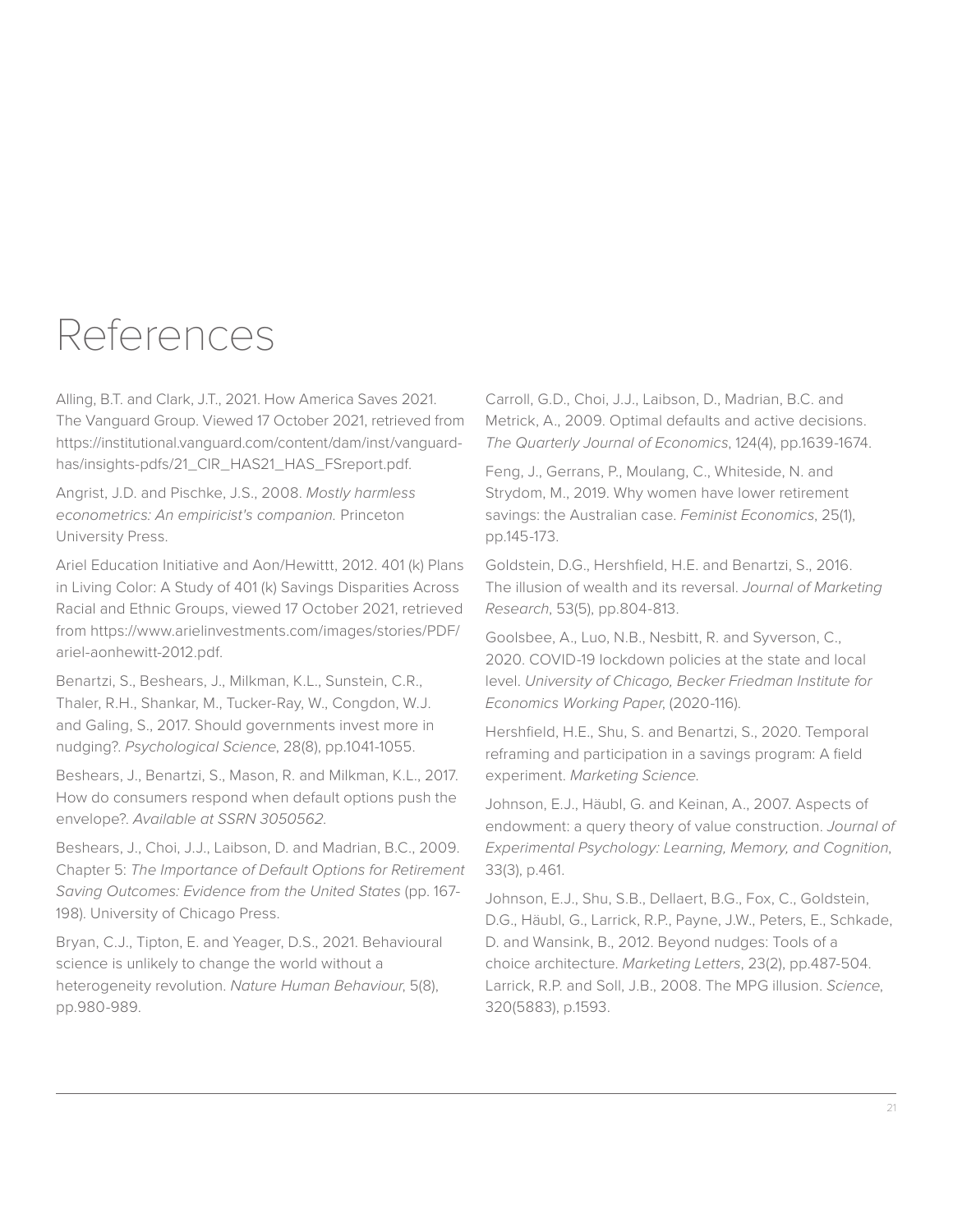Lusardi, A. and Mitchell, O.S., 2007. Financial literacy and retirement planning: New evidence from the Rand American Life Panel. *Michigan Retirement Research Center Research Paper No. WP, 157*.

Lusardi, A. and Mitchell, O.S., 2011. *Financial literacy and retirement planning in the United States* (No. w17108). National Bureau of Economic Research.

Madrian, B.C. and Shea, D.F., 2001. The power of suggestion: Inertia in 401(k) participation and savings behavior. *The Quarterly Journal of Economics*, 116(4), pp.1149-1187.

McNaughton, C.D., Cavanaugh, K.L., Kripalani, S., Rothman, R.L. and Wallston, K.A., 2015. Validation of a short, 3-item version of the subjective numeracy scale. *Medical Decision Making*, 35(8), pp.932-936.

Notley, R. and Mann, D., 2021. Retirement saving in the UK 2021. National Employment Savings Trust Corporation. Viewed 17 October 2021, retrieved from https://www. nestinsight.org.uk/wp-content/uploads/2021/09/Retirementsaving-in-the-UK-2021.pdf.

Peters, E., 2020. *Innumeracy in the wild: Misunderstanding and misusing numbers*. Oxford University Press.

Peters, E., Hart, P.S. and Fraenkel, L., 2011. Informing patients: the influence of numeracy, framing, and format of side effect information on risk perceptions. *Medical Decision Making*, 31(3), pp.432-436.

Plan Sponsor Council of America, 2019. 62nd Annual Survey of Profit Sharing and 401(k) Plans. Plan Sponsor Council of America.

Spiller, S.A., Fitzsimons, G.J., Lynch Jr, J.G. and McClelland, G.H., 2013. Spotlights, floodlights, and the magic number zero: Simple effects tests in moderated regression. *Journal of Marketing Research*, 50(2), pp.277-288.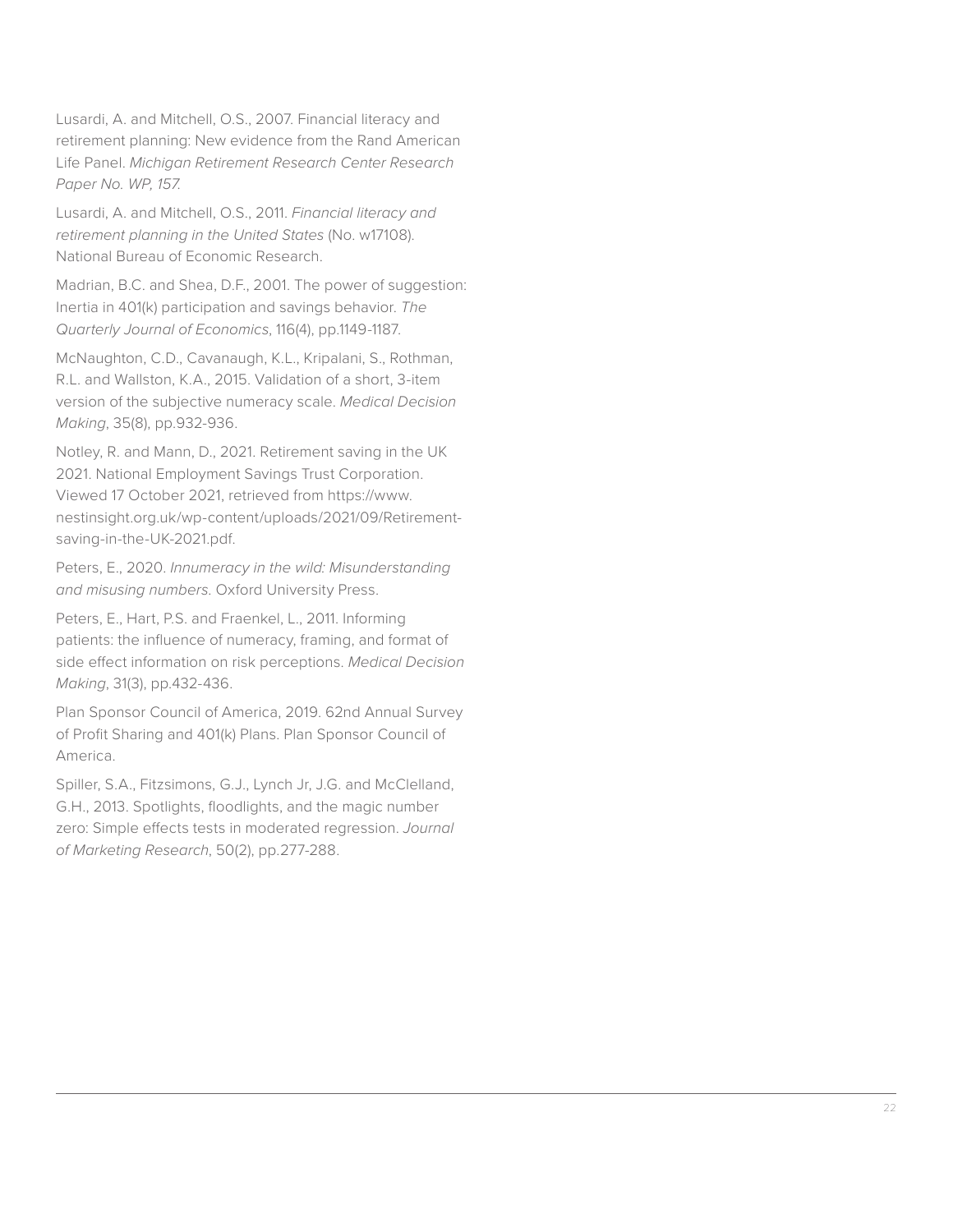## Appendix

#### **Table 1. Experimental Balance of Covariates for Study 1 (Pennies X% and 7% Anchor Lab Study)**

This table summarizes the characteristics of participants for the lab study. Note that the second to last row reports chisquared statistics for education and the percentage of male. The last row reports for all other covariates both statistical tests for means and variances. For the means, a one-way ANOVA is reported with an F-statistic and p-value. For variances, a Bartlett's test for equal variances is reported. For statistical tests, the null hypothesis is that the groups are equal. +, p<0.10; \*, p<0.05; \*\*, p<0.01; \*\*\*, p<0.001.

|                                                                                                  | <b>Mean Age</b><br>(standard<br>deviation) | Percentage<br>Male <sup>+</sup><br><b>(standard</b><br>deviation) | <b>Mean</b><br>Annual<br>$Income**$<br>(standard<br>deviation) | <b>Percent Education</b><br>(% high school/%<br>college/% advanced<br>degree) | <b>Subjective</b><br><b>Numeracy</b><br>$(SNS-3)$<br>(standard<br>deviation)*** | <b>Observations</b> |
|--------------------------------------------------------------------------------------------------|--------------------------------------------|-------------------------------------------------------------------|----------------------------------------------------------------|-------------------------------------------------------------------------------|---------------------------------------------------------------------------------|---------------------|
| <b>Pennies Free</b>                                                                              | 54.66<br>(9.59)                            | 51.4                                                              | 10.08<br>(4.40)                                                | 18.57% / 51.43% /<br>30.00%                                                   | 15.9<br>(2.7)                                                                   | 70                  |
| <b>Percent Free</b>                                                                              | 53.79<br>(11.64)                           | 58.2                                                              | 10.00<br>(3.88)                                                | 17.54% / 43.86% /<br>38.60%                                                   | 15.4<br>(2.8)                                                                   | 57                  |
| <b>Pennies Seven</b><br>Anchor                                                                   | 53.17<br>(11.12)                           | 75.4                                                              | 10.46<br>(4.14)                                                | 21.43% / 48.57% /<br>30.00%                                                   | 15.5<br>(3.0)                                                                   | 70                  |
| <b>Percent Seven</b><br>Anchor                                                                   | 54.74<br>(10.50)                           | 52.8                                                              | 10.61<br>(4.26)                                                | 15.07% / 34.25% /<br>50.68%                                                   | 15.7<br>(2.8)                                                                   | 73                  |
| Overall                                                                                          | 54.11<br>(10.65)                           | 59.4                                                              | 10.32<br>(4.18)                                                | 18.15% / 44.44% /<br>37.41%                                                   | 15.7<br>(2.8)                                                                   | 270                 |
| Chi-squared for<br>percentage male and<br>education [p-value]                                    | N/A                                        | 10.5<br>$[0.02^*]$                                                | N/A                                                            | 9.07<br>$[0.17]$                                                              | N/A                                                                             |                     |
| (F-statistic for means,<br>Bartlett's x2 for<br>variance) [p-value<br>mean, p-value<br>variance] | (0.34, 2.63)<br>[0.79, 0.45]               | N/A                                                               | (0.29, 0.86)<br>[0.83, 0.84]                                   | N/A                                                                           | (0.35, 0.74)<br>[0.79, 0.86]                                                    |                     |

<sup>\*</sup> Note that this only includes participants reporting either male or female for gender and excludes those reporting "other" or "prefer not to say." Of 270 participants, 4 participants reported a gender of either "other" or "prefer not to say" with 1 in the Pennies Seven Anchor, 2 in the Percent Free, and 1 in the Percent Seven Anchor conditions.

23

†† Income is ordinally coded into 16 bins with \$10,000 increments with a 1 indicating a salary of \$9,999 a year or less, 2 indicating salary from \$10,000 to \$19,999 a year, and 16 indicating a salary of \$150,000 a year or more.

the SNS-3 is a scale that can range from a minimum of 3 (lowest subjective numeracy) to a maximum of 18 (highest subjective numeracy). Cronbach's alpha for the SNS-3 items were acceptable at 0.796.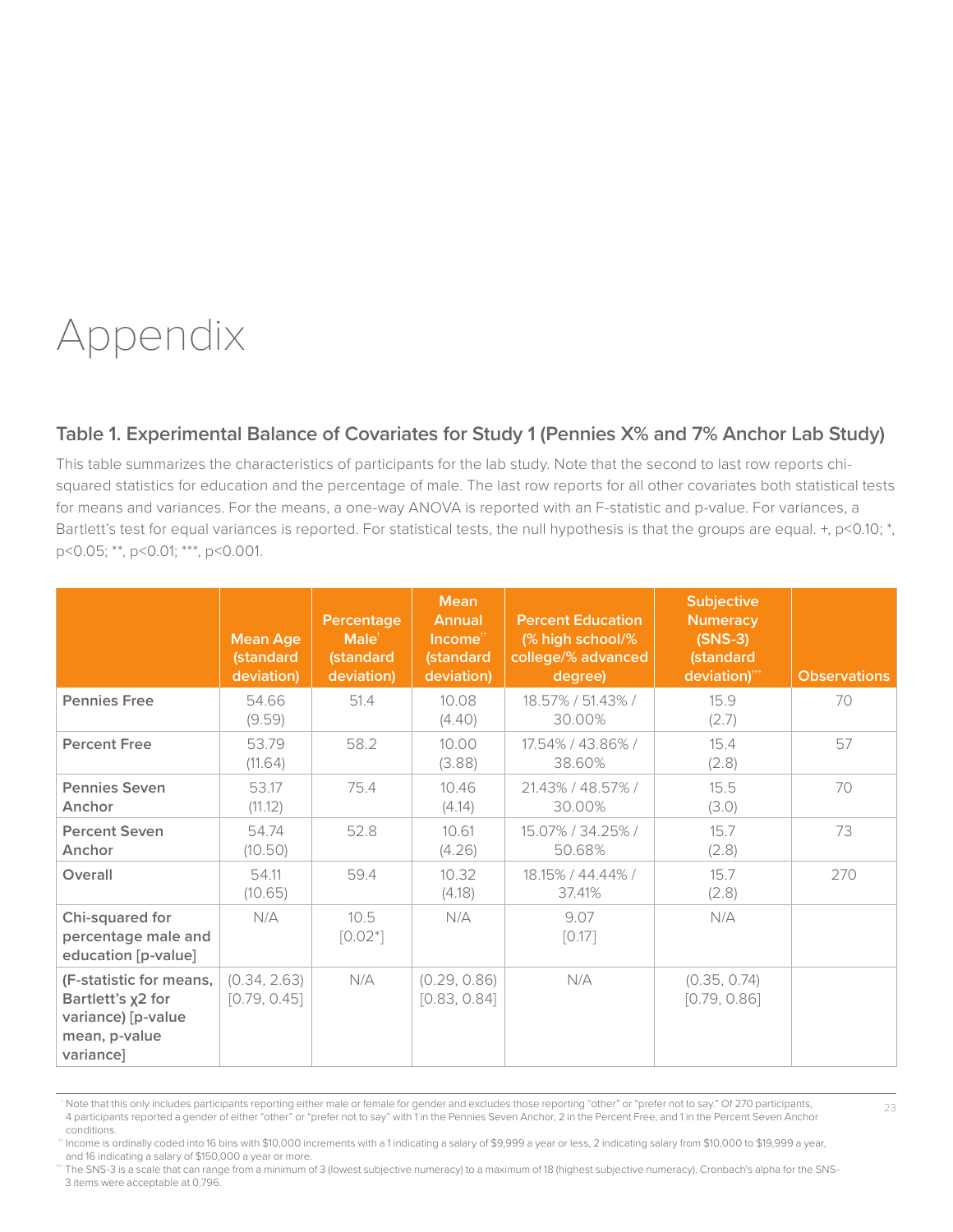#### **Table 2. Regression Analysis of Study 1 (Pennies X% and 7% Anchor Lab Study)**

This table reports the results of ordinary least squares regressions where the outcome variable is the savings rate intentions of the participant. +, p<0.10; \*, p<0.05; \*\*, p<0.01; \*\*\*, p<0.001.

| <b>Saving Rate</b>                                     | <b>Model 1</b>      | Model 2             | <b>Model 3</b>        | Model 4               |
|--------------------------------------------------------|---------------------|---------------------|-----------------------|-----------------------|
|                                                        | b/se                | b/se                | b/se                  | b/se                  |
| <b>Pennies Condition Indicator</b>                     | 9.487***<br>(2.80)  | 10.426***<br>(3.00) | $10.414***$<br>(3.01) | $16.313***$<br>(3.86) |
| <b>Seven Anchor Condition Indicator</b>                | 0.937<br>(2.82)     | 0.728<br>(3.04)     | 0.762<br>(3.06)       | 6.457<br>(2.96)       |
| Age                                                    |                     | 0.021<br>(0.14)     | 0.021<br>(0.12)       | 0.012<br>(0.14)       |
| Gender                                                 |                     | $-0.080$<br>(1.72)  | $-0.115$<br>(1.69)    | 0.348<br>(1.76)       |
| Income                                                 |                     | $-0.797+$<br>(0.46) | $-0.817+$<br>(0.46)   | $-0.837+$<br>(0.47)   |
| Education                                              |                     | $-0.265$<br>(2.35)  | $-0.306$<br>(2.40)    | $-0.435$<br>(2.42)    |
| SNS-3                                                  |                     |                     | 0.089<br>(0.54)       | 0.060<br>(0.53)       |
| PenniesCondition=1#<br>SevenAnchorCond=1 (interaction) |                     |                     |                       | $-10.844+$<br>(6.15)  |
| Constant                                               | 17.566***<br>(1.76) | 24.965**<br>(9.11)  | 23.898*<br>(11.75)    | $21.813+$<br>(11.29)  |
| $R^2$                                                  | 0.039               | 0.065               | 0.065                 | 0.076                 |
| <b>Dfres</b>                                           | 267                 | 235                 | 234                   | 233                   |

For ease of interpreting coefficients for the OLS, contrast coding for gender is used such that male = 1, female = -1, and other = 0. Those who prefer not to report their gender or income are excluded from the analysis with controls. Age is an integer between 18 and 99. Education is coded with high school = 1, college degree = 2, and advanced degree = 3.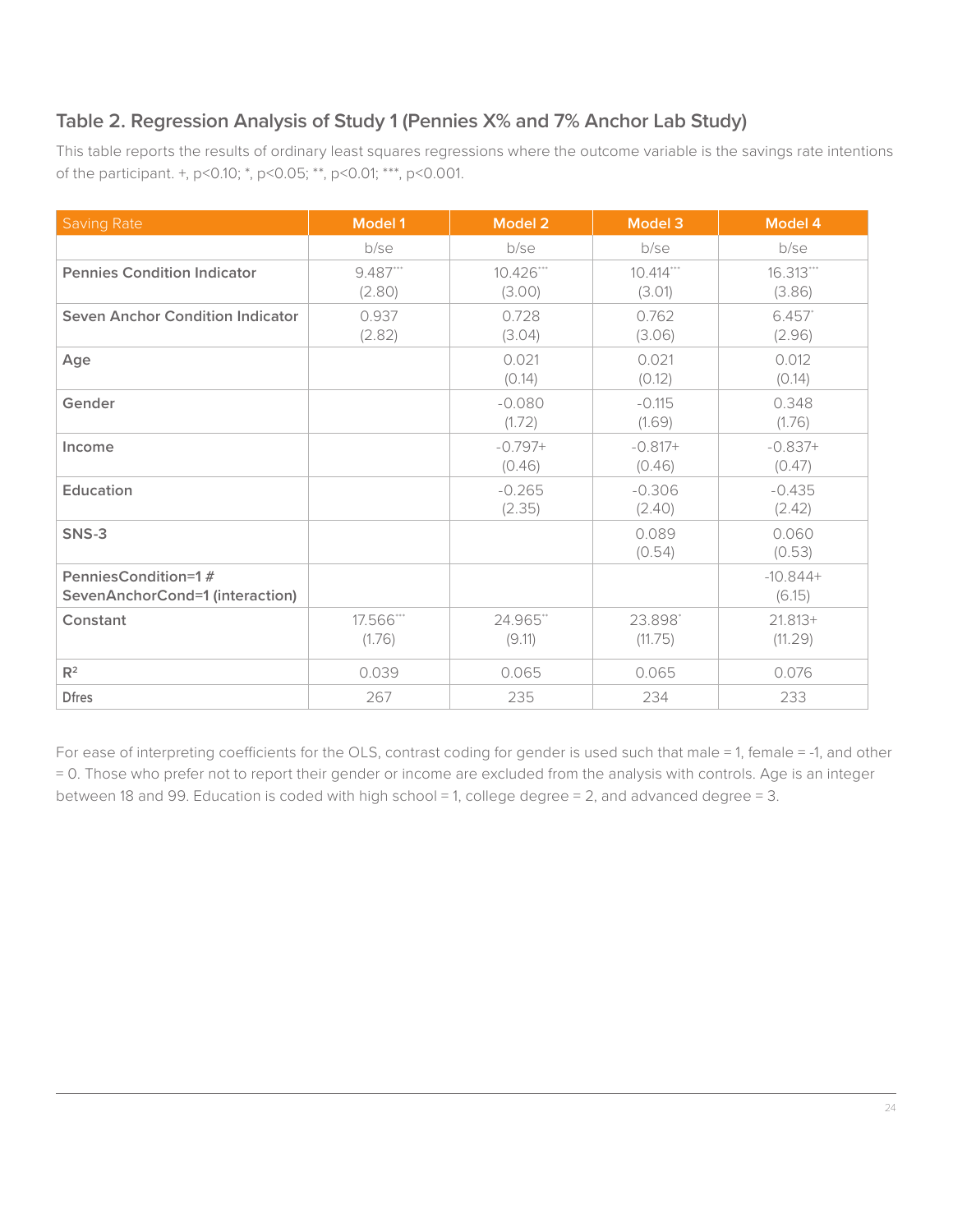#### **Table 3. Experimental Balance of Covariates for Study 2 (Pennies X% Field Study)**

This table summarizes the characteristics of participants for the field study. Note that the second to last row reports chisquared statistics for gender. The last row reports for all other covariates both statistical tests for means and variances. For the means, a one-way ANOVA is reported with an F-statistic and p-value. For variances, a Bartlett's test for equal variances is reported. For statistical tests, the null hypothesis is that the groups are equal. +,  $p<0.10$ ; \*,  $p<0.05$ ; \*\*,  $p<0.01$ ; \*\*\*,  $p<0.001$ .

|                                                                                            | <b>Mean Winsorized</b><br>Age <sup>+</sup> (standard<br>deviation) | <b>Percentage Gender</b><br>$\frac{1}{2}$ male /<br>female /<br>unspecified) | <b>Mean Winsorized</b><br>Annual Income <sup>t, 11</sup><br>(standard deviation) | <b>Observations</b> |
|--------------------------------------------------------------------------------------------|--------------------------------------------------------------------|------------------------------------------------------------------------------|----------------------------------------------------------------------------------|---------------------|
| <b>Pennies</b>                                                                             | 38.25<br>(11.78)                                                   | 28.3%/<br>$64.3\%$ /<br>7.4%                                                 | 68667.42<br>(44377.22)                                                           | 1104                |
| Percent                                                                                    | 38.14<br>(11.90)                                                   | 28.8%/<br>64.9%/<br>6.3%                                                     | 68489.38<br>(45115.31)                                                           | 1151                |
| Overall                                                                                    | 38.20<br>(11.84)                                                   | 28.5%/<br>64.6%/<br>6.9%                                                     | 68576.51<br>(44745.81)                                                           | 2255                |
| Chi-squared for gender [p-value]                                                           | N/A                                                                | 1.0<br>[0.59]                                                                | N/A                                                                              |                     |
| (F-statistic for means,<br>Bartlett's x2 for variance)<br>[p-value mean, p-value variance] | (0.10, 0.21)<br>[0.90, 0.90]                                       | N/A                                                                          | (0.01, 0.31)<br>[0.92, 0.58]                                                     |                     |

#### **Table 4. Descriptive Stats on Income Terciles for Study 2**

The income terciles below were constructed based on the total pool of participants who started the enrollment process and received consistent treatment throughout ( $N = 2255$  with one missing value for income in the pennies treatment group).

| <b>Salary Tercile</b> | N    | <b>Mean Winsorized</b><br>Salary (\$) | <b>Min Winsorized</b><br>Salary (\$) | <b>Max Winsorized</b><br>Salary (\$) |
|-----------------------|------|---------------------------------------|--------------------------------------|--------------------------------------|
|                       | 752  | 31.718                                | \$11,340                             | \$45,760                             |
|                       | 756  | 59,118                                | \$46,000                             | \$74,000                             |
|                       | 746  | 115.316                               | \$74,500                             | \$275,000                            |
| Total                 | 2254 | 68.577                                | \$11,340                             | \$275,000                            |

<sup>†</sup> Age and annual income are winsorized at the 1% and 99% level. Note that extreme outliers with annual income < \$500 or > \$1,000,000 were dropped prior to winsorization.

<sup>&</sup>lt;sup>+</sup>1 observation has a missing value for income in the pennies frame.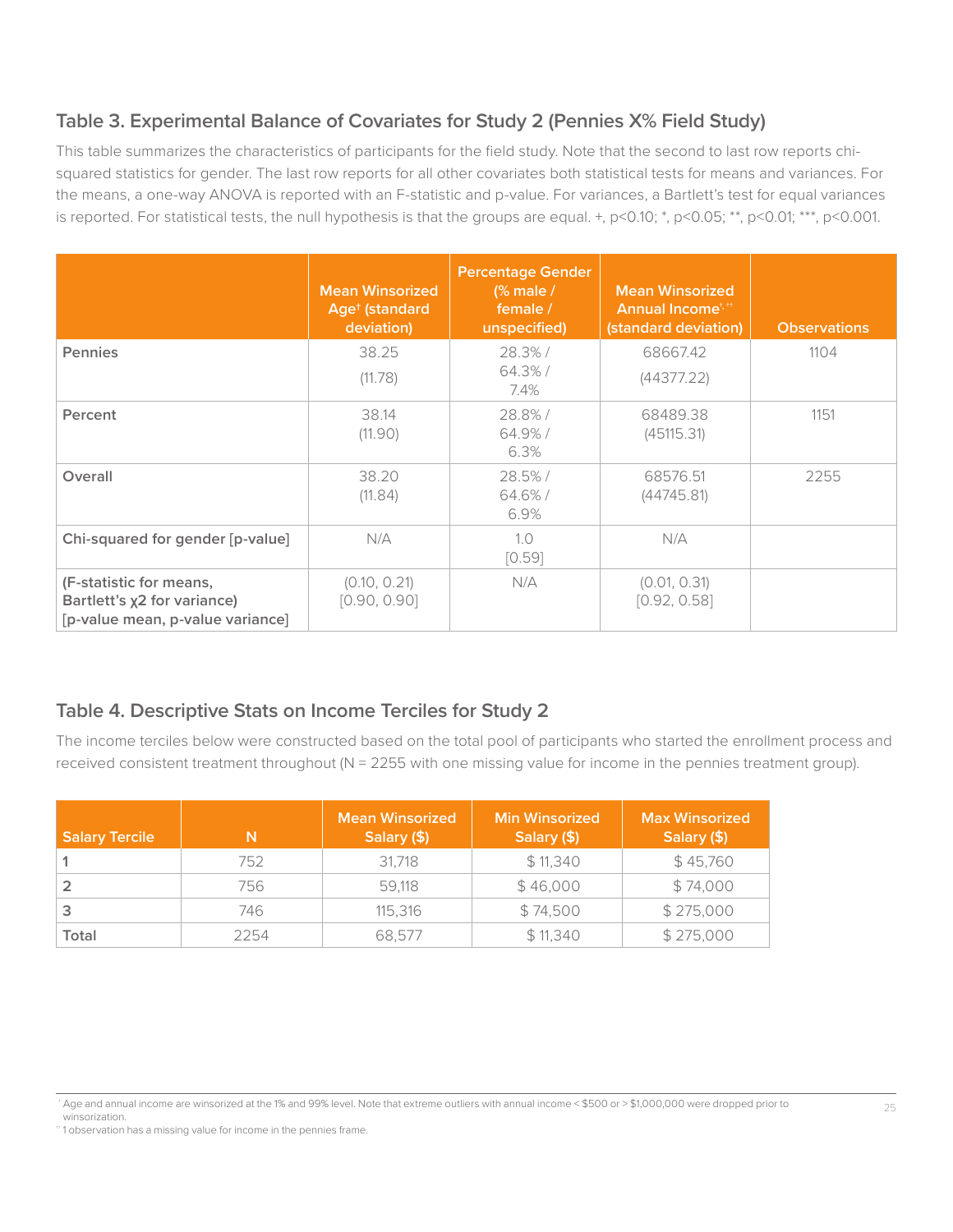#### **Table 5. Regression Analysis of Submitted Savings Rate as a Function of Condition and Income Tercile**

This table reports the results of ordinary least squares regressions where the outcome variable is winsorized submitted savings rate with independent variables of treatment condition (with percent as the base reference), winsorized age (mean centered), gender (contrast coded), income tercile (categorical with the lowest income bracket as the base reference), interaction between treatment condition and income tercile (categorical), and plan fixed effects (using the plan with the largest number of participants as the base reference point). +, p<0.10; \*, p<0.05; \*\*, p<0.01; \*\*\*, p<0.001. Parentheses reflect p-values.

| submitted_savings_rate | Coef.      | Std. Err. | t       | P >  t |            | [95% Conf. Interval] |
|------------------------|------------|-----------|---------|--------|------------|----------------------|
| pencond                | 1.153968   | 0.60419   | 1.91    | 0.056  | $-0.03102$ | 2.338959             |
| age_wmc                | 0.032795   | 0.015227  | 2.15    | 0.031  | 0.002931   | 0.062659             |
| web_gender_recode      | $-0.358$   | 0.194855  | $-1.84$ | 0.066  | $-0.74017$ | 0.024169             |
| salary_tercile         |            |           |         |        |            |                      |
| tercile 2              | 0.244093   | 0.594492  | 0.41    | 0.681  | $-0.92188$ | 1.410062             |
| tercile 3              | 1.637494   | 0.611236  | 2.68    | 0.007  | 0.438685   | 2.836303             |
| pencond#salary_tercile |            |           |         |        |            |                      |
| pennies x tercile 2    | $-0.75092$ | 0.836156  | $-0.9$  | 0.369  | $-2.39086$ | 0.889021             |
| pennies x tercile 3    | $-1.17978$ | 0.832042  | $-1.42$ | 0.156  | $-2.81165$ | 0.452099             |
| plan fixed effects     |            |           |         |        |            |                      |
| $\_cons$               | 7.164665   | 0.480851  | 14.9    | ∩      | 6.221578   | 8.107752             |
| N                      | 1883       |           |         |        |            |                      |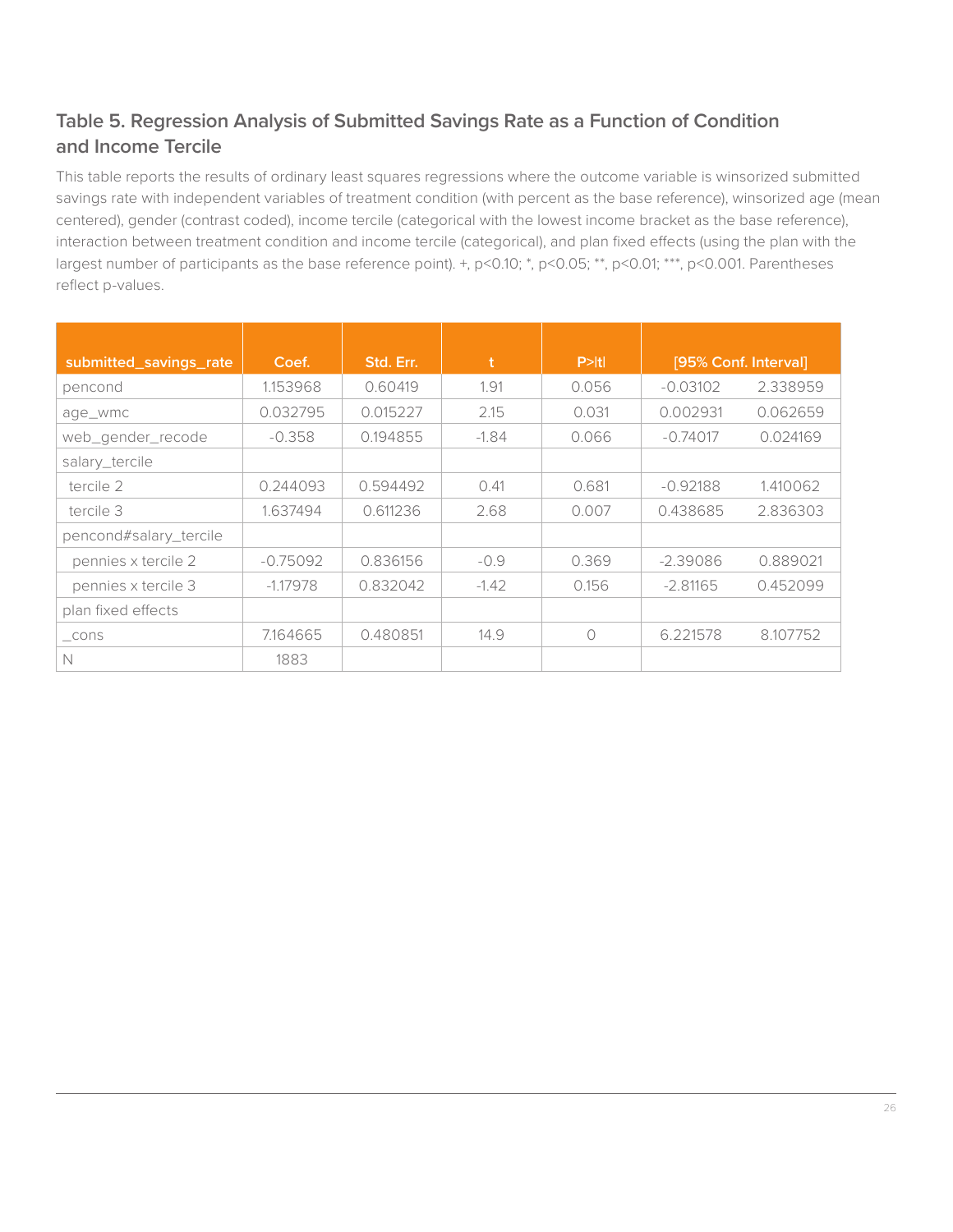#### **Table 6. Regression Analysis of Initial 0% Savings Rate Based On First Treatment Encounter**

This table reports the results of ordinary least squares regressions where the outcome variable is an indicator variable indicating an effective 0% savings rate based on initial treatment of the participant. +, p<0.10; \*, p<0.05; \*\*, p<0.01; \*\*\*, p<0.001. Parentheses reflect p-values.

| initial_rate_zero_flag | Model 1    | Model 2        | Model 3        | Model 4     |
|------------------------|------------|----------------|----------------|-------------|
| pencond                | $0.0324+$  | $0.0330+$      | $0.0354+$      | $0.0338 +$  |
|                        | (0.082)    | (0.073)        | (0.065)        | (0.077)     |
| age_wmc                |            | $-0.00452$ *** | $-0.00454$ *** | $-0.00361$  |
|                        |            | (0.000)        | (0.000)        | (0.000)     |
| web_gender_recode      |            | $-0.00880$     | $-0.00890$     | $-0.0199 +$ |
|                        |            | (0.395)        | (0.389)        | (0.063)     |
| logweb_salary_wmc      |            | $-0.131***$    | $-0.146$ **    | $-0.180***$ |
|                        |            | (0.000)        | (0.003)        | (0.001)     |
| pencondxlogsalarywmc   |            |                | 0.0323         | 0.0499      |
|                        |            |                | (0.652)        | (0.486)     |
| plan fixed effects     |            |                |                | varies      |
| $\_cons$               | $0.247***$ | $0.233***$     | $0.232***$     | $0.147***$  |
|                        | (0.000)    | (0.000)        | (0.000)        | (0.000)     |
| N                      | 2249       | 2248           | 2248           | 2248        |